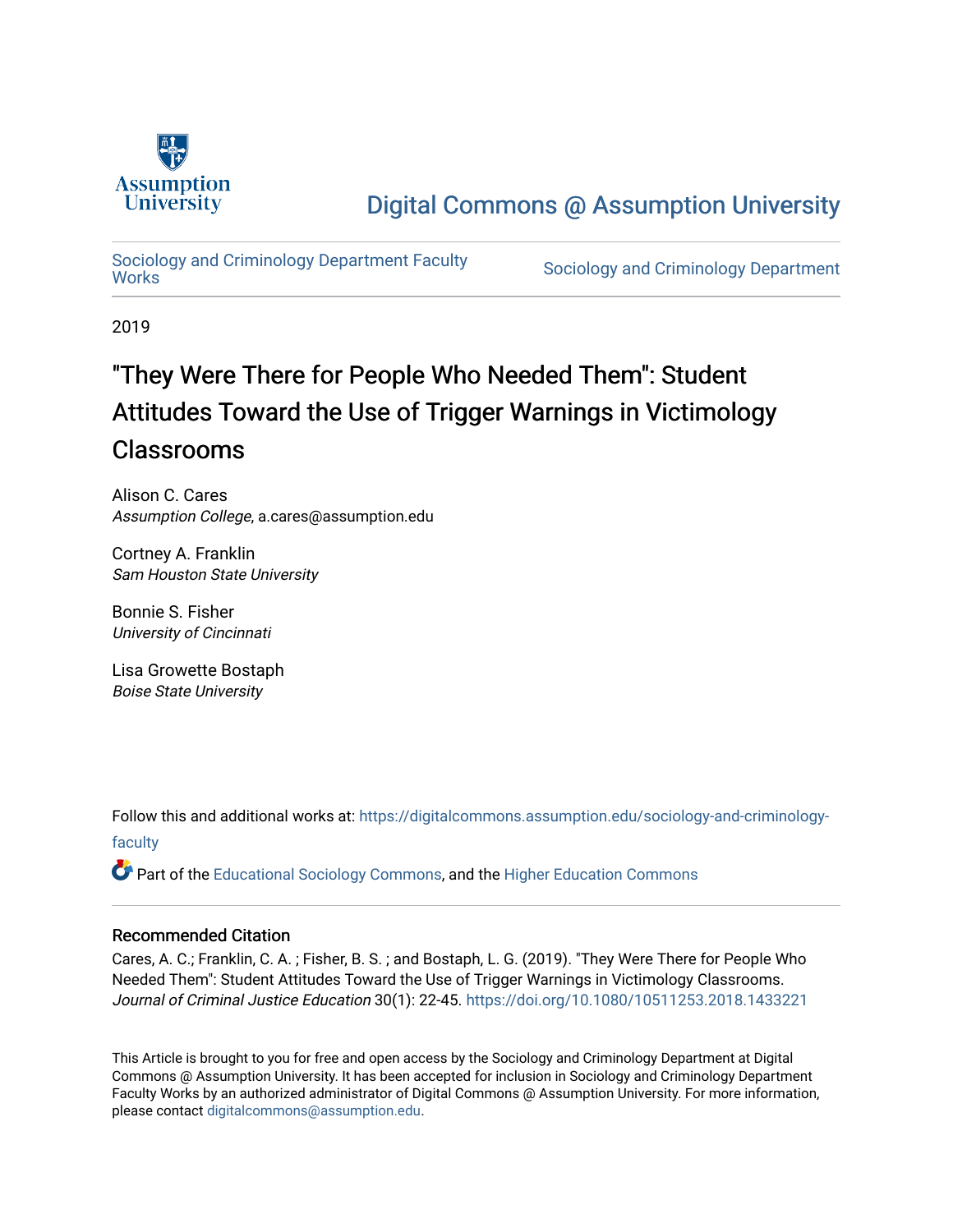# **"They Were There for People Who Needed Them":**

## **Student Attitudes Toward the Use of Trigger Warnings in Victimology Classrooms**

Alison C. Cares\*, Assumption College, Department of Sociology & Criminology, 500 Salisbury Street, Worcester, MA, 01609, 508-767-7608, a.cares@assumption.edu

Cortney A. Franklin, Sam Houston State University, Department of Criminal Justice and Criminology, P.O. Box 2296, Hunstville, TX 77341-2296, 936-294-4174, cfranklin@shsu.edu

Bonnie S. Fisher, University of Cincinnati, School of Criminal Justice, 650G Dyer Hall, ML 210389, Cincinnati, Ohio, 452201-0389, Bonnie.Fisher@uc.edu

Lisa Growette Bostaph, Boise State University, Department of Criminal Justice, MS 1955, 1910 University Drive, Boise, ID 83725-1955, 208-426-3886, lisabostaph@boisestate.edu

\*Corresponding author

#### Acknowledgement:

This work was supported in part by a course load reduction for scholarship from Assumption College. The authors would like to thank Connor Burch, Alondra Garza, Amanda Goodson, Hae Rim Jin, and Michelle Wojcik for their assistance supporting this study, as well as the undergraduates who participated in our survey.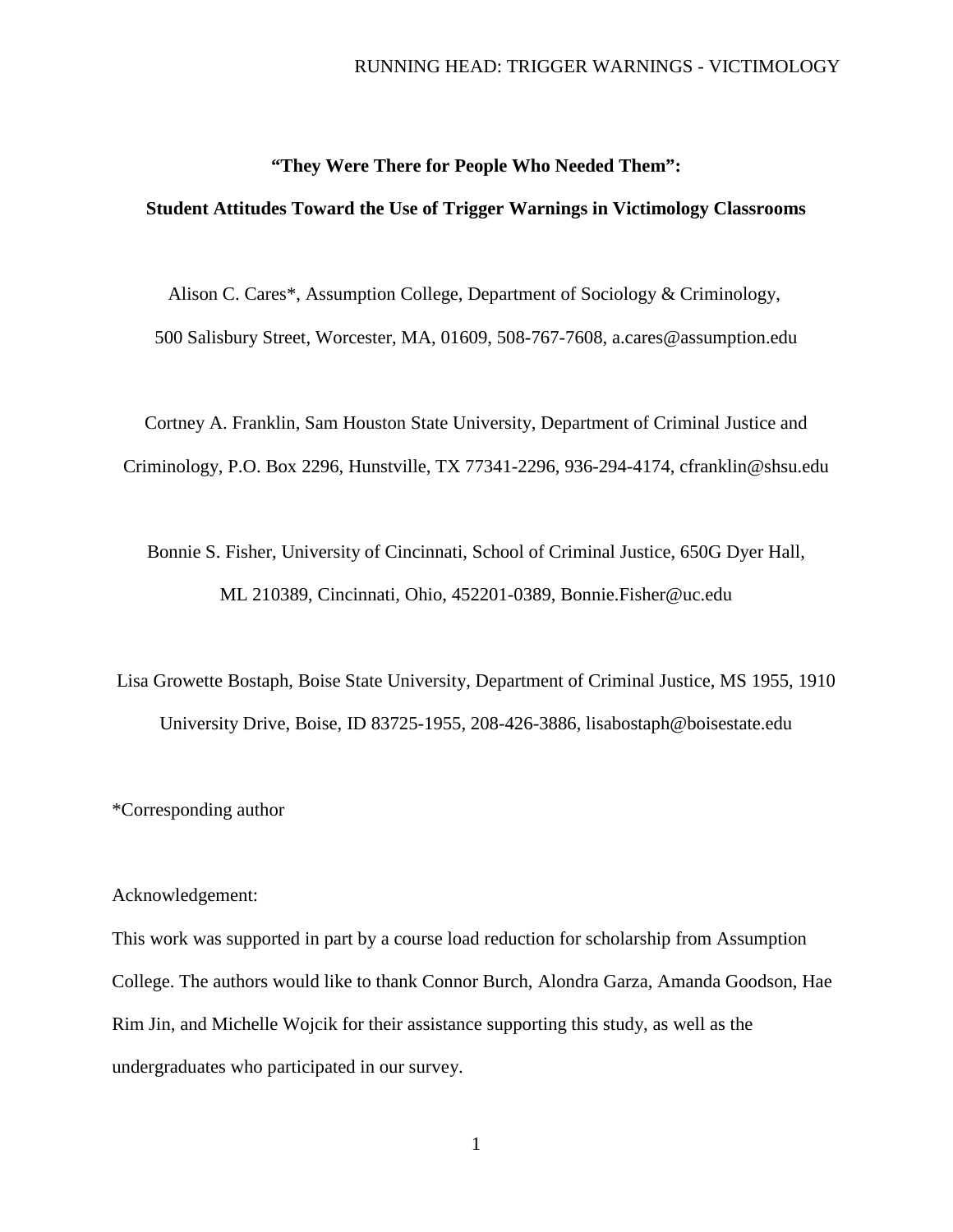# **Abstract**

Over the last five years, vigorous debate has been waged about the purpose, use, and impact of trigger warnings in courses offered at institutions of higher education. This debate has been largely uninformed by research findings. This study fills this gap using quantitative and qualitative data collected via surveys in a large undergraduate victimology course to explore student attitudes toward trigger warnings. Findings revealed considerable, but nuanced support for trigger warning use in victimology courses. Support does not appear to differ between crime victims and non-victims; support is higher among females than males. These findings underscore that universal decisions mandating or advocating for or against the use of trigger warnings are premature. Further study is needed with a diverse range of samples to gain a fuller picture of student attitudes about trigger warnings as well as to assess any impact of trigger warnings use on student behavior and learning.

Keywords: Teaching; Pedagogy; Trigger Warning; Victimology; Content Warning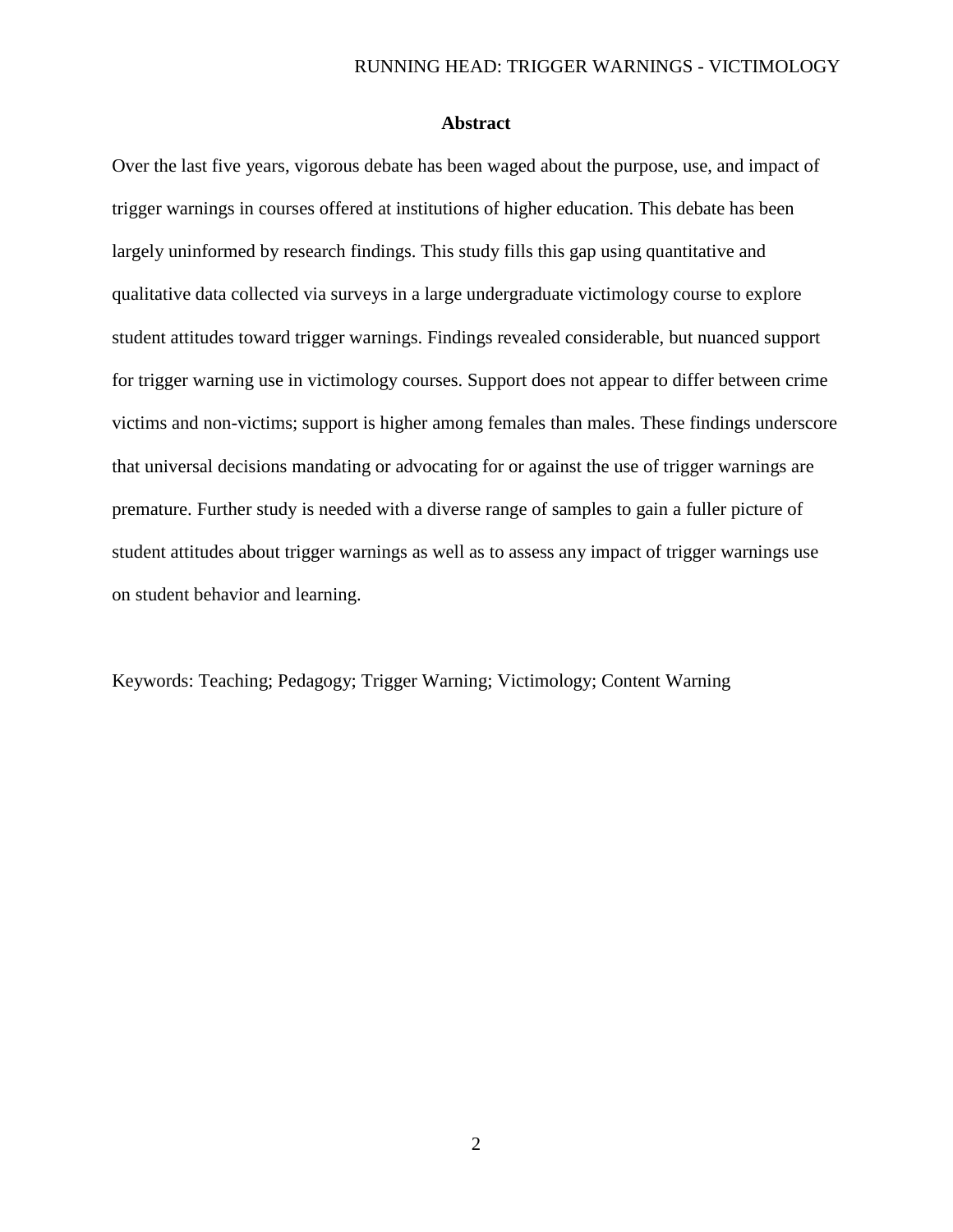# **Introduction**

College and university faculty use of trigger warnings in courses has been a source of controversy over the last five years (Hanlon, 2015; Johnston, 2014; Lukianoff & Haidt, 2015; Manne, 2015). The debate underlying the purpose, use, and impact of trigger warnings is passionate on both sides. Advocates see trigger warnings as an indispensable component of teaching about potentially traumatic topics, which allow more students to engage in learning without being re-traumatized or suffering negative effects of revictimization. Opponents from both inside and outside academe claim students are being coddled and allowed to avoid material that makes them uncomfortable. Critics also argue that classroom discussions are being curtailed, relevant material is being omitted, and the academic freedom of faculty is being compromised. Despite vigorous debate, claims on each side largely lack grounding in empirical research from college and university students regarding their attitudes on trigger warnings. The current study, with its focus on student attitudes toward trigger warnings and their reactions to trigger warnings used during an undergraduate victimology course, is a logical next step to filling this gap. The findings reported here are among the first contributions to this debate that are grounded in data from students.

#### **Background**

#### **A Brief History of Trigger Warnings**

We define trigger warnings, also sometimes referred to as content notifications or content warnings (Halberstam, 2017; Laguardia, Michalsen, & Rider-Milkovich, 2016), as written or oral notifications of course content meant to provide students advance notice of sensitive material that may produce adverse mental health responses and, therefore, inhibit academic performance. This definition is important as the content and purpose of trigger warnings has been viewed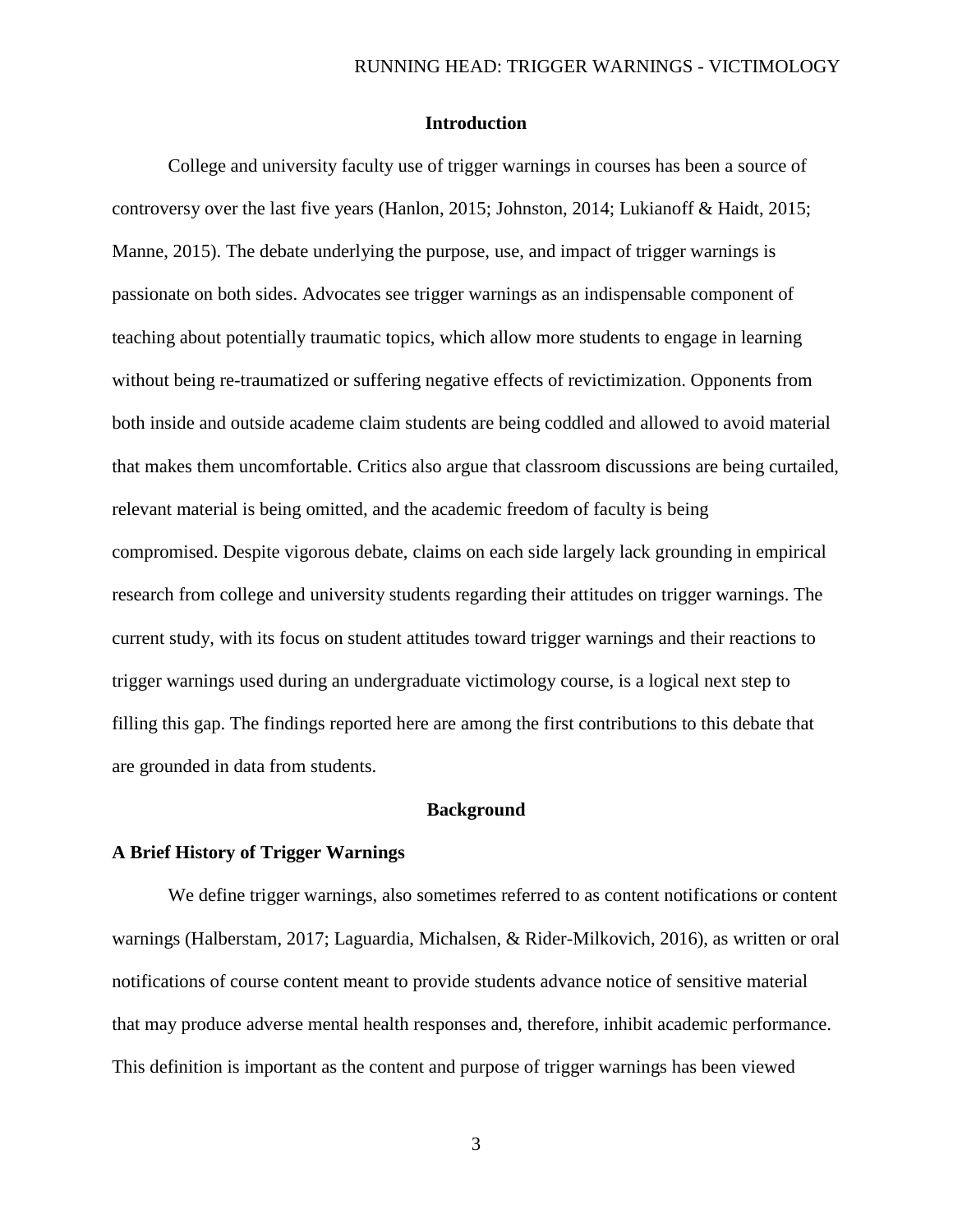differently by those for and against their use, thus fueling the acrimony of the ensuing debate. Trigger warnings are largely claimed to have originated online (Essig, 2014; Manne, 2015), especially in the feminist blogsphere (Marcotte, 2013). While little is known about the nature and extent of trigger warnings in courses, anecdotal information offers some insight on their use in campus classrooms. Evidence of their use in higher education settings, at least in act if not in name, predated blogging. References exist of their use as early as the 1980's (e.g., Newman, 1999; Phillips, 1988). They may appear in writing (e.g., on a syllabus, in assignment instructions, via email, notification via course management software), as an oral statement to a class, or in both forms (Boysen, Wells, & Dawson, 2016; Manne, 2015). Trigger warnings may occur once (e.g., at the beginning of a course) or throughout the course before the introduction of specific content (e.g., photograph, video, book chapter). Content warnings may be accompanied by a list of support resources accessible to students, should they need them (Durfee & Rosenberg, 2009). Faculty also have provided information to students on possible negative reactions to the triggering material to normalize the range of responses that students might experience and provide self-care avenues (e.g., Barlow & Becker-Blease, 2012). Other faculty have included an "opt out" for students to altogether avoid potentially triggering material (NCAC, 2015).

#### **Potential Benefits of Trigger Warnings**

**Trauma-centered**. Despite noteworthy criticisms, trigger warnings have been employed with the intention of accommodating students who have trauma histories to enhance the learning environment. Indeed, over half of college students have experienced at least one potentially traumatic event in their lifetime (Boyraz, Granda, Parker, Tidwell, & Waits, 2016; Elhai, Miller, Ford, Biehn, Pamieri, & Frueh, 2012). Bernat et al. (1998) found that, of those college students who had experienced trauma, more than 10% exceeded the diagnostic criteria for Post-Traumatic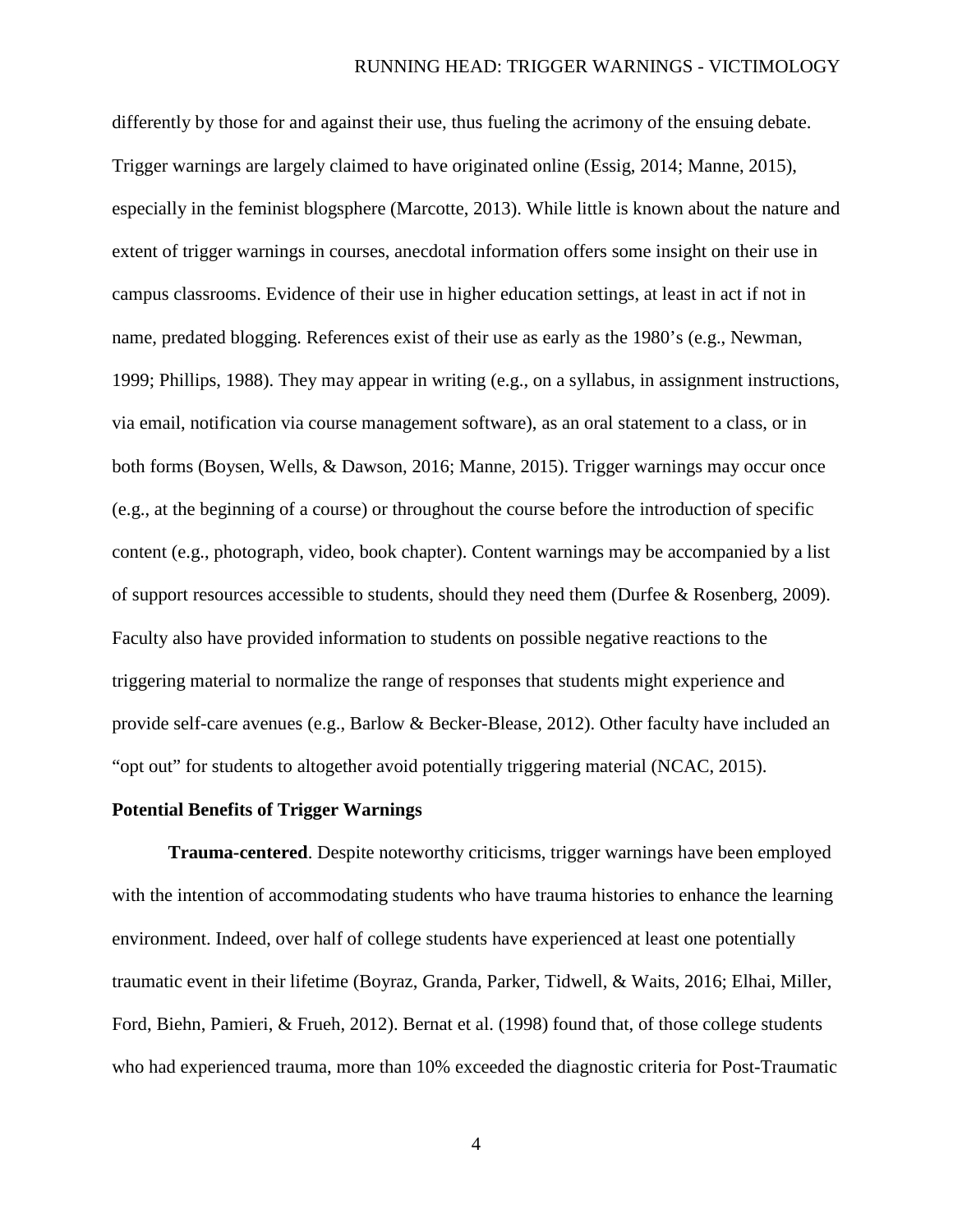Stress Disorder (PTSD) at the time of study. Others have found between 5% and 9% of the college student population has met the criteria for PTSD (Boyraz, Granda, Parker, Tidwell, & Waits, 2016; Elhai et al., 2012).

Experiencing trauma and resulting PTSD may inhibit student academic achievement. Students with PTSD have reported significantly lower GPAs and were more likely to leave their institution of higher education (by dropping out or transferring) compared to students without PTSD (Bachrach & Read, 2012; Boyraz, Granda, Parker, Tidwell, & Waits, 2016). Research has linked PTSD with adverse emotional and physiological responses. For those with PTSD, textual cues can lead to higher levels of stressful memories, voluntary and involuntary retrieval of those memories, and emotional intensity of those memories (Rubin, Boals, & Berntsen, 2008), and that images (i.e., pictures) are related to physiological reactions, such as increased heart rate and skin conductance response (Suendermann, Ehlers, Boellinghaus, Gamer, & Glucksman, 2010; Wahbeh & Oken, 2013). Trigger warnings are intended to minimize the chances of an adverse response and provide students with the tools and resources to assist in coping with this response if it occurs (Manne, 2015; Newman, 2016). A trauma or victimization undermines an individual's sense of control (Janoff-Bulman & Frieze, 1983) – trigger warnings are a small scale, yet positive, attempt to re-establish a survivor's sense of control (Cares, Hirschel, & Williams, 2014; Boysen, 2017). As such, proponents of trigger warnings have focused on the potential for these strategies to improve students' learning and access to education (Carter, 2015; Laguardia, Michalsen, & Rider-Milkovich, 2016). Moreover, the nature by which trauma histories and PTSD from victimization interfere with learning can be viewed as a disability issue necessitating accommodation (Rae, 2016). Ultimately, trigger warnings acknowledge that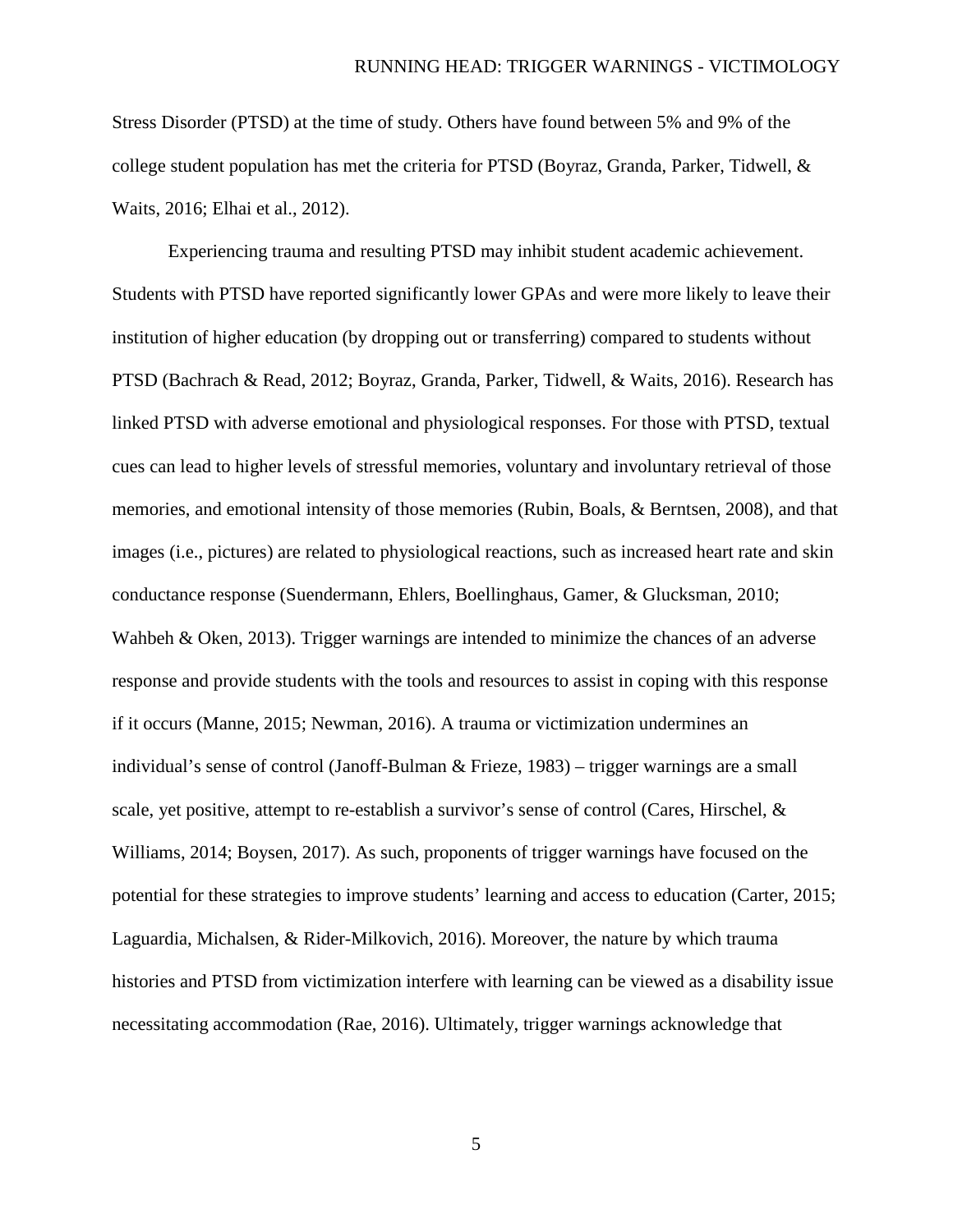students with mental health issues (i.e., PTSD and other trauma-related disorders) deserve access to an educational experience that fully facilitates their participation (Rae, 2016).

**Learning-centered.** The use of trigger warnings to address the "whole student" recognizes that each individual comes to class with unique experiences that will impact how they engage with course material (The American Historian, 2015). This student-centered approach (NCAC, 2015; Newman, 2016) has laid the foundation for quality class interaction and discussion, which, in turn, could improve students' overall educational experience. Trigger warnings are consistent with the student-centered tradition of talking with students about upcoming course content so they can anticipate the best approach to process the material and be prepared for class discussion (Wyatt, 2016), much like warning students that a course reading is lengthy so they can plan adequate time to complete it (Hanlon, 2015). This approach reflects faculty respect for students and their time and effort, as well as showing faculty interest in student achievement. A resulting discussion, which maximizes engagement by all students, models how to have informed and appropriate dialogue about sensitive topics (NCAC, 2015). On the flip side, "surprises" in class, particularly negative ones, can distract students and undermine the learning environment (Johnston, 2014). Finally, these benefits accrue from a proactive approach that is short and easy to do (Manne, 2015).

### **Potential Costs of Trigger Warnings**

**Trauma-centered.** There has been considerable criticism focused on how trigger warnings harm individual students, undermine learning and the goals of education, and threaten faculty academic freedom. Rather than supporting students, opponents argue trigger warnings are harmful to students with trauma histories or PTSD (Lukianoff, & Haidt, 2015; McNally, 2016). The potential number of triggers is endless, so it is impossible, particularly in a class that features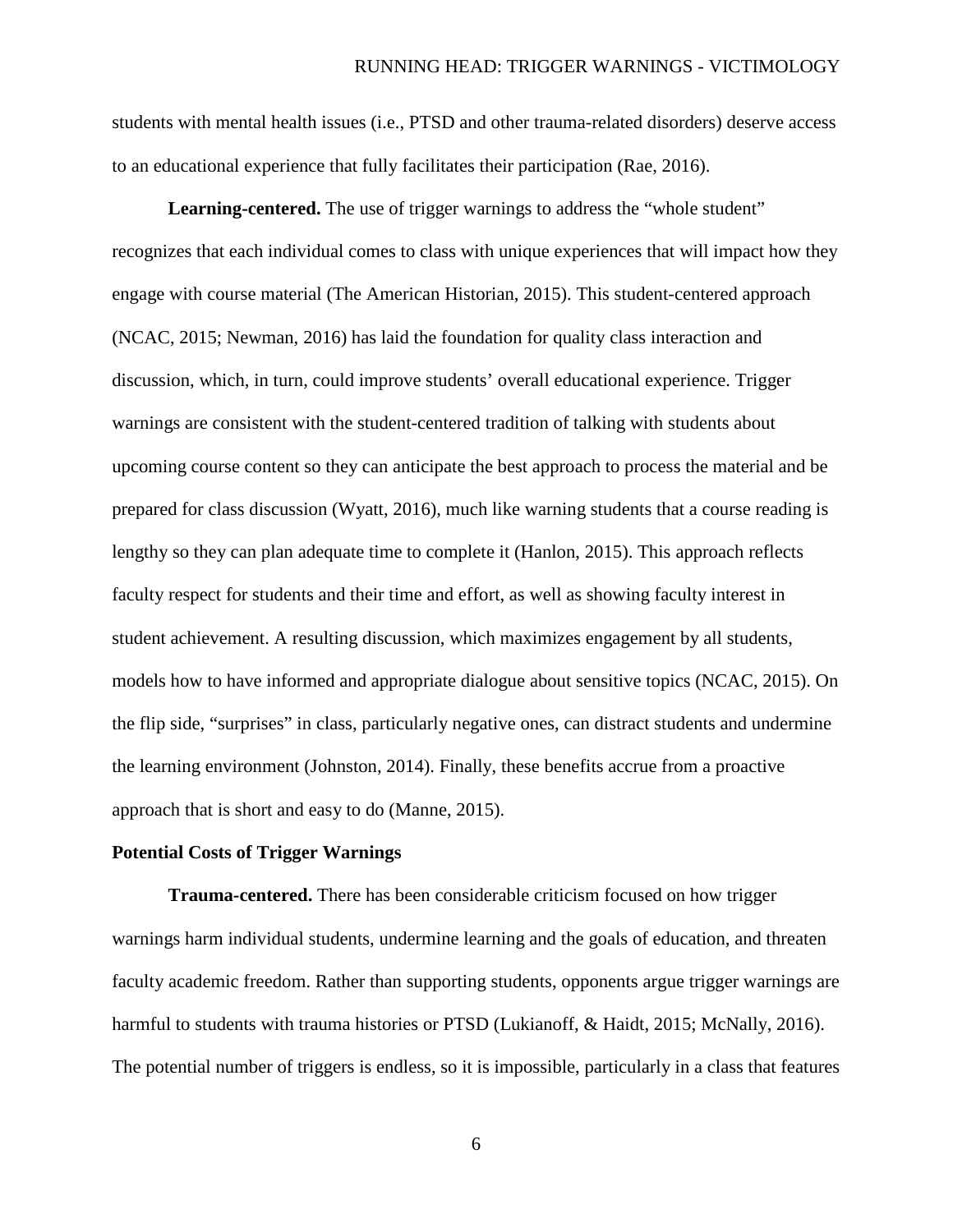student-inspired discussion, to protect students from being triggered (Wyatt, 2016). To claim otherwise falsely implies that faculty can protect students (Wyatt, 2016). Based on their reading of research on cognitive-behavioral treatment for trauma, opponents see trigger warnings as the wrong approach (Chait, 2015; Lukianoff & Haidt, 2015; McNally, 2016). Opponents posit that trigger warnings enable avoidance when exposure is more appropriate. While the classroom is not a treatment context, some opponents have argued that exposure to triggering material in the classroom is consistent with the appropriate treatment approach (Lukianoff & Haidt, 2015; Robbins, 2016). These critics see trigger warnings as counter-therapeutic because they encourage avoidance (McNally, 2016).

**Learning-centered.** Opponents have argued trigger warnings are antithetical to learning because they allow students to choose which course content they are exposed to and avoid material that makes them uncomfortable or with which they disagree (Lukianoff & Haidt, 2015; note that this criticism assumes trigger warnings include an "opt-out" clause). Allowing students to avoid course material that challenges pre-existing beliefs undermines the authors' understanding that "real learning" (NCAC, 2015, p. 8) is hard work that involves engaging with a diverse set of often conflicting and competing ideas (Lukianoff & Haidt, 2015). Therefore, this is part of coddling and infantilizing college students (AAUP, 2014; Lukianoff & Haidt, 2015; NCAC, 2015). This approach, opponents have suggested, creates a classroom and campus climate that does not prepare students for the professional world, which will include people and ideas that produce discomfort and will not include advance warning of material (Lukianoff & Haidt, 2015; Wyatt, 2016).

Additionally, opponents have suggested that providing advance notice to students in anticipation of sensitive material conditions them as to what they should think about potentially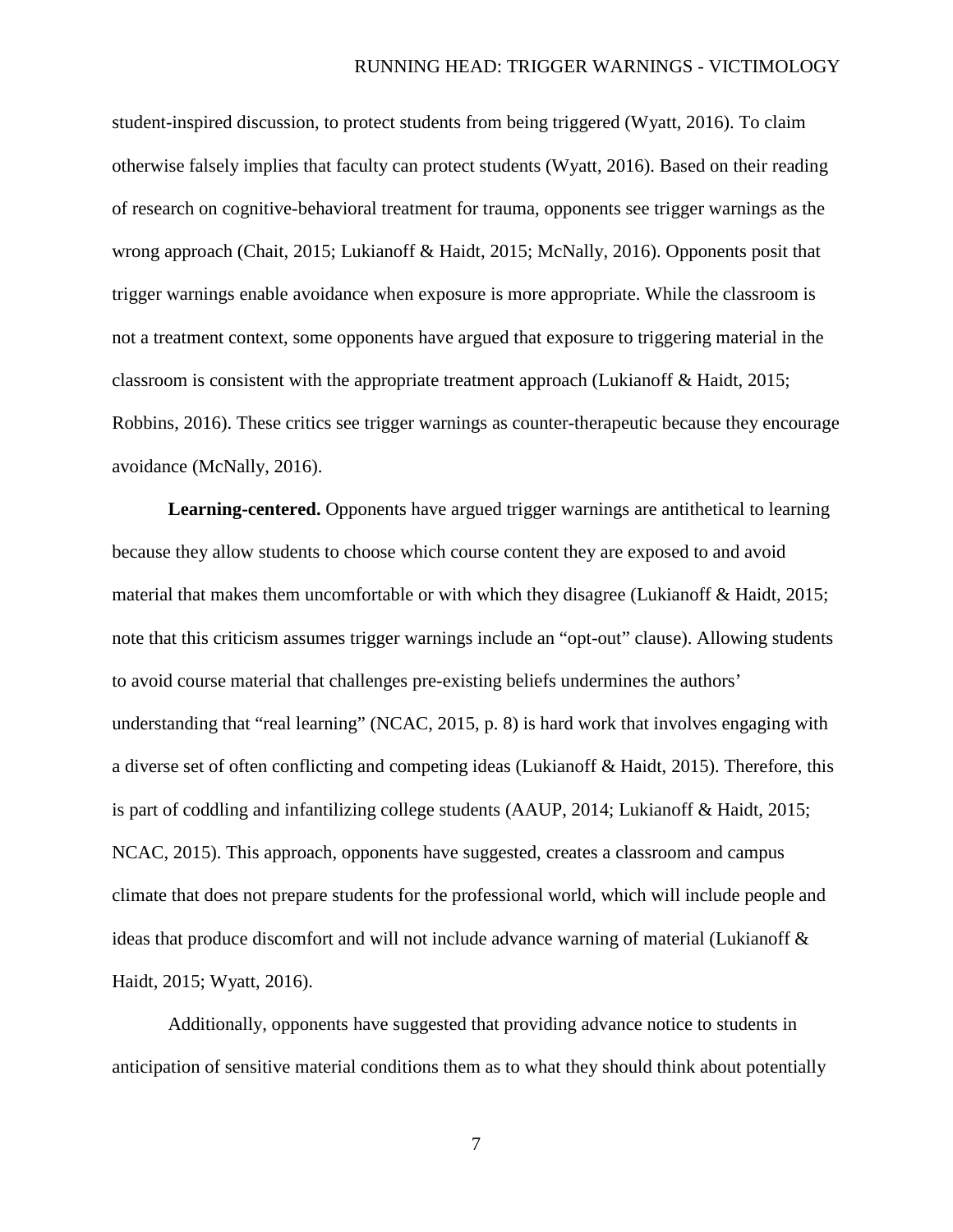harmful ideas. The issuance of trigger warnings ahead of engagement with course material suggests some topics are more important than others and implies a normative value on material for which a warning has been issued—often that it is bad (AAUP, 2014; NCAC, 2015). More globally, scholars argue the use of trigger warnings has reinforced negative images of women and crime victims. Specifically, the demand for trigger warnings has emanated largely from female students, and critics suggest these warnings have portrayed an image of women as weak, emotional, and in need of protection (Doll, 2017; Essig, 2014). Regarding crime victims, trigger warnings may inculcate the misconception that victims are not resilient (Boysen, Wells,  $\&$ Dawson, 2016) or create a larger culture of "victimhood" among students (Robbins, 2016). Finally, one high profile piece speculated that exposure to trigger warnings may lead to thought patterns that increase depression and anxiety (Lukianoff & Haidt, 2015).

Student learning may be negatively impacted if trigger warnings lead to the omission of potentially triggering material from courses. If faculty omit relevant material from courses because it may be triggering or students think some topics are unacceptable to talk about or some opinions are not safe to express, trigger warnings could result in the stifling of learning (NCAC, 2015). A number of critics have argued that trigger warnings may produce a chilling effect and are mechanisms of censorship that restrict the academic freedoms of faculty who see themselves as inhibited in their ability to discuss potentially upsetting material—either because they are afraid of harming students or of running afoul of the administration (Essig, 2014; NCAC, 2015).

# **Trigger Warnings and Their Impact**

In spite of these countering claims regarding the use of trigger warnings, there is scant empirical research on their use and impact. Research seems limited to two peer-reviewed studies with student samples (Bentley, 2017; Beverly et al., 2017) and three published studies of faculty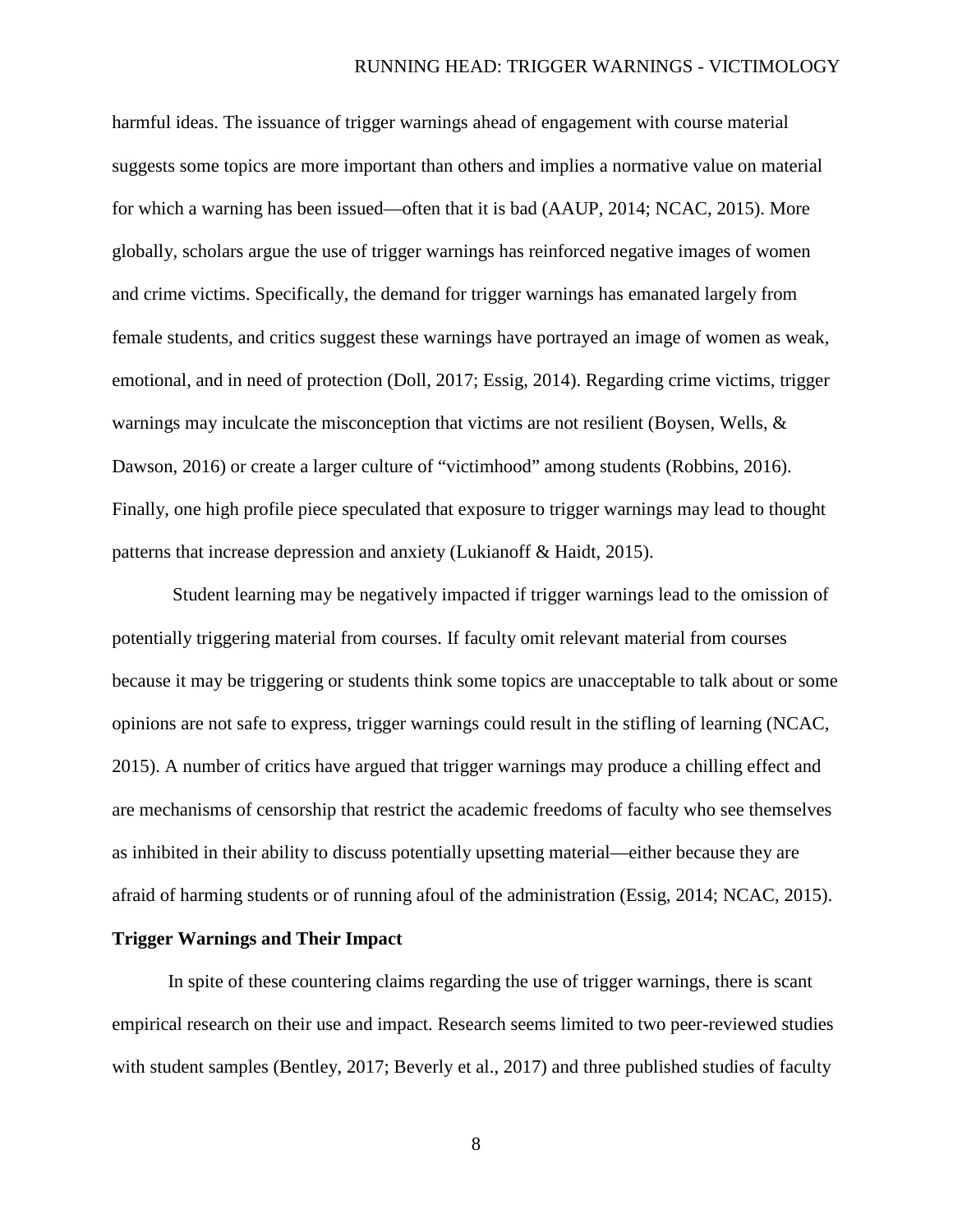(including Boysen, Wells & Dawson, 2016), two of which were not subject to peer review (Kamenetz, 2016; NCAC, 2015). Bentley (2017) used survey and focus group data from undergraduates enrolled in two modules related to security and international relations (N=59) to assess student opinions about trigger warnings. Her findings revealed considerable diversity in how students viewed trigger warnings. Students were equally likely to agree or disagree that trigger warnings helped them better prepare for the course material, though 75% of students in one of the modules who identified as having a potentially triggering condition reported that the trigger warnings increased their preparedness. While a majority of students thought trigger warnings were "a good idea," a minority disagreed and some indicated that trigger warnings increased their concern about upcoming content. This concern was more common among students who did not self-identify as having a potentially triggering condition. Those same students expressed other ideas, such as that, while they did not need the trigger warnings, they would be good for others but also that trigger warnings should not be used because students are adults and should know what to expect in a college-level class. Finally, the majority of students did not think trigger warnings interfered with academic freedom, but some worried that, even if they had not yet done so, trigger warnings may limit academic freedom in the future.

Beverly and colleagues (2017) studied perceptions of trigger warnings among medical students as part of a larger survey on medical education. Sixty-one percent of students responded to an online survey for a final sample size of 259. As in the previous study, there was a diversity of opinions about trigger warnings. When asked if they supported the use of trigger warning in medical school 31% responded yes, 39% maybe, and 30% no. Responses did not differ by gender. Qualitative analysis of an open-ended follow up question regarding the use of trigger warnings in medical education  $(n=175)$  revealed three themes: medical students need to learn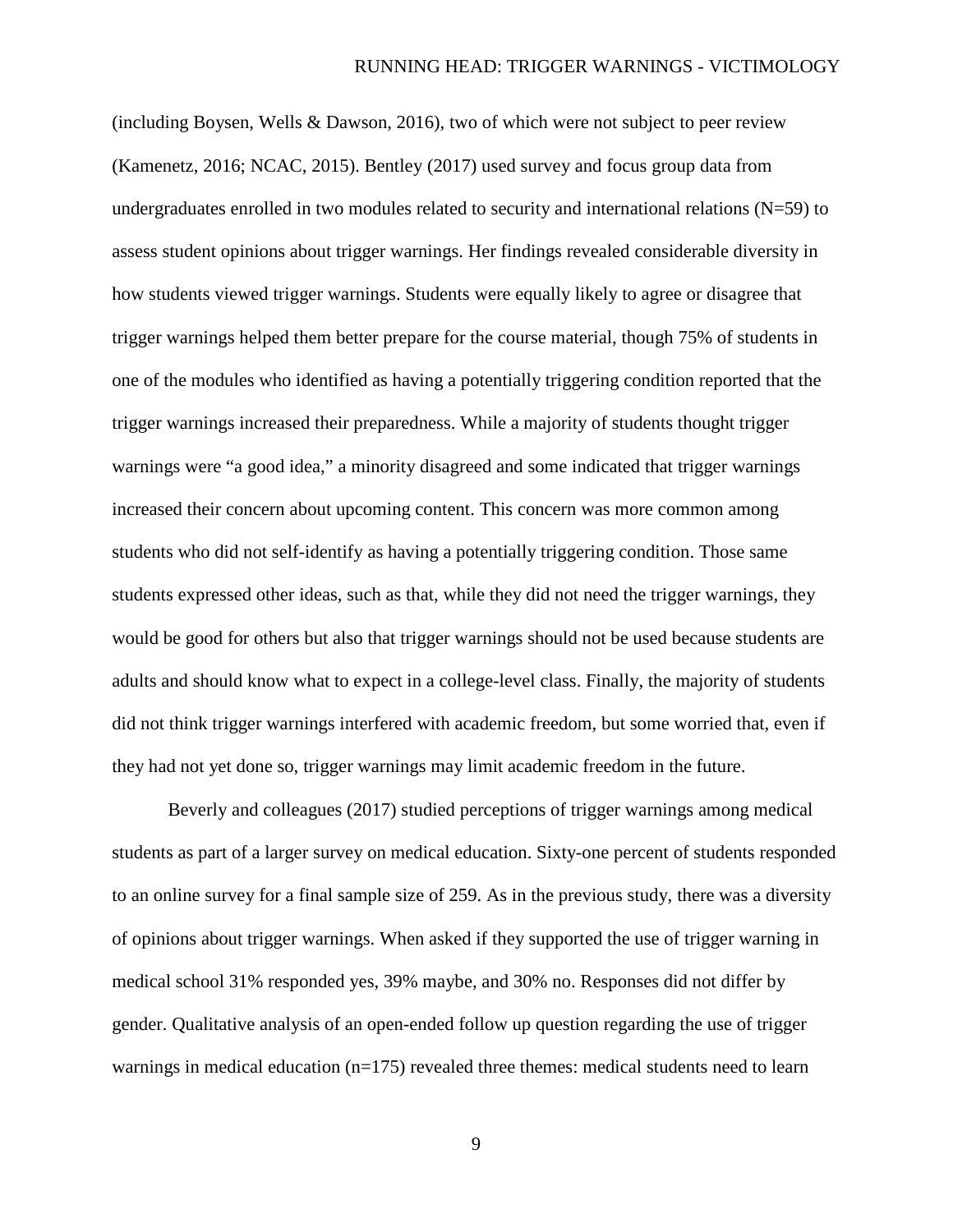how to handle distressing information ( $n = 47\%$ ), with many highlighting that a career as a doctor will not come with trigger warnings; trigger warnings allow students to prepare for what is coming  $(n = 33\%)$ ; and trigger warnings help students understand the severity of the material  $(n = 19\%)$ . A small portion of students  $(n = 4\%)$  raised the concern that the use of trigger warnings might interfere with learning, particularly by introducing bias about the material.

On the faculty side, results from a survey of members of the Modern Language Association (MLA) and College Art Association (CAA) demonstrated high levels of concern about potential negative impact of trigger warnings on classroom dynamics, college teaching, and academic freedom, although a minority responded "don't know" (NCAC, 2015). Despite these concerns or lack of knowledge, 58% of respondents had used trigger warnings and 12% used them regularly. Fifteen percent of respondents had a student request a trigger warning and 12% had a student complain about the absence of a trigger warning, but in both cases, almost all respondents only reported one or two occurrences. While the MLA and CAA are large organizations (over 38,000 members combined), given the extremely low response rate (2% or less; see Schmidt, 2015), the generalizability of the findings is limited, at best, to their members. National Public Radio also conducted a non-scientific survey of faculty at two- and four-year public and private, non-profit and for-profit colleges and universities (Kamenetz, 2016). Of the 841 responses received, half ( $n = 51\%$ ) of respondents used trigger warnings with most ( $n =$ 65%) using them because they thought the material merited it. Details on sampling, response rates, and the sample have not been published, which means the generalizability of the findings remains unknown publically and findings must be cautiously interpreted.

The lone, peer-reviewed faculty study, using 131 undergraduate psychology professors selected from a random sample of four-year colleges, revealed some complexities in examining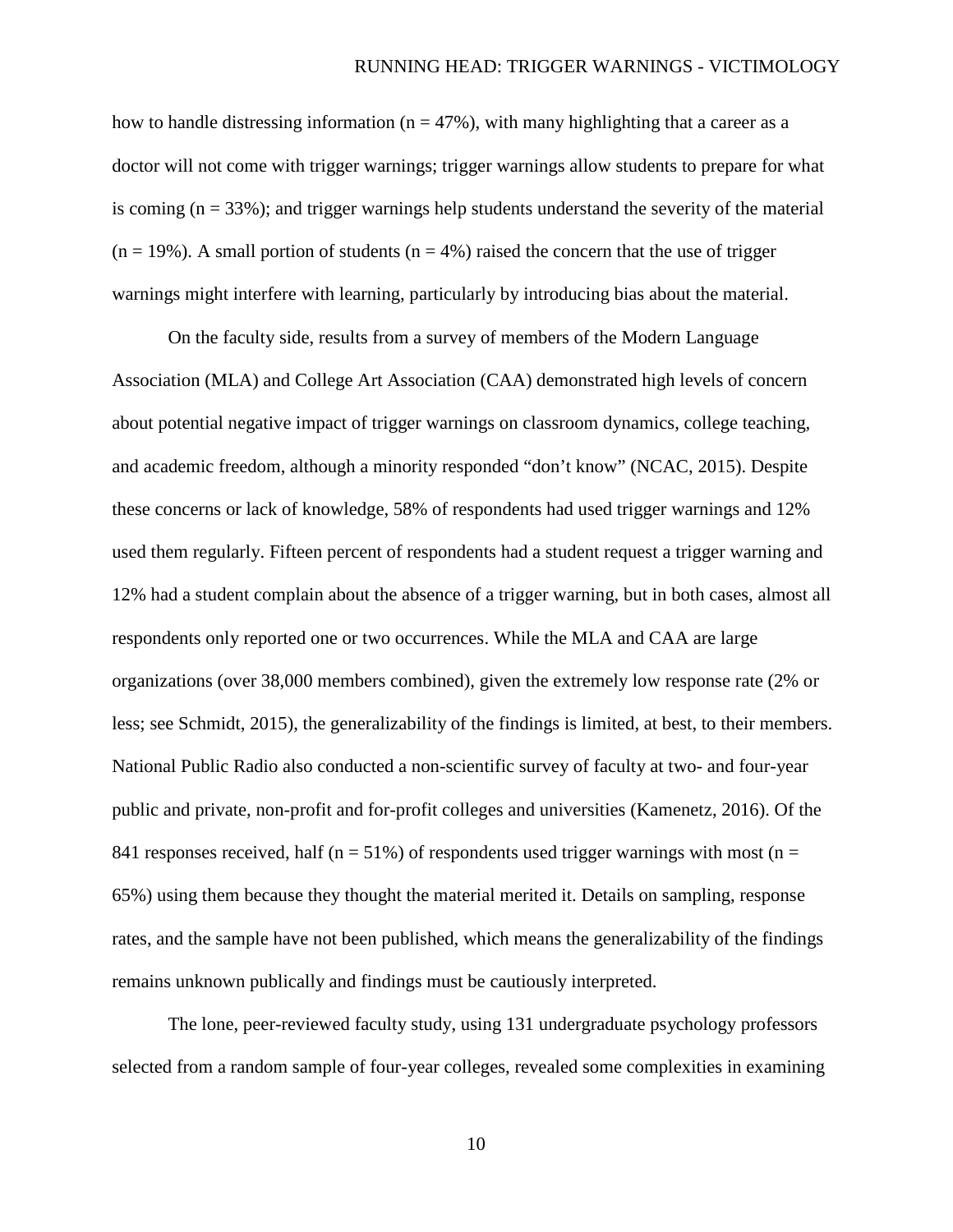trigger warnings (Boysen, Wells, & Dawson, 2016). When respondents were asked about trigger warnings, 31% had used them, 49% had not, and 20% were unfamiliar with the concept. Of those familiar with trigger warnings, 44% had a negative opinion, 25% had a favorable opinion, and 31% were neutral. In terms of their impact on students, 40% of participants thought trigger warnings would have no impact on student mental health, 34% believed they would be beneficial, and 25% believed they would be harmful. The authors concluded that professors of abnormal psychology in general did not see trigger warning use as essential to teaching about sensitive topics (e.g., description of a traumatic experience).

#### **Contributions of the Current Study**

Some have issued a call for more research to inform the use of trigger warnings (Laguardia, Michalsen, & Rider-Milkovich, 2016), particularly addressing the need for primary research with students (Boysen, Wells, & Dawson, 2016). To answer that call, we surveyed undergraduate students exposed to trigger warnings in a large victimology course at a mid-sized, public university. Our first three research questions focused on how students view trigger warnings: (1) What are student attitudes toward the general use of trigger warnings?; (2) What are student attitudes toward the use of trigger warnings in their victimology course?; and (3) Did the use of trigger warnings impact student behavior in their victimology course? The fourth research question asked: (4) Are students with victimization histories more supportive of trigger warnings? Collectively, we hope answers to these four questions will inform the debate over the use of trigger warnings in courses offered at institutions of higher education. This study adds the student voice to address claims about if they think trigger warnings have harmed or helped their educational experience and if trigger warnings changed how they approached course material.

## **Method**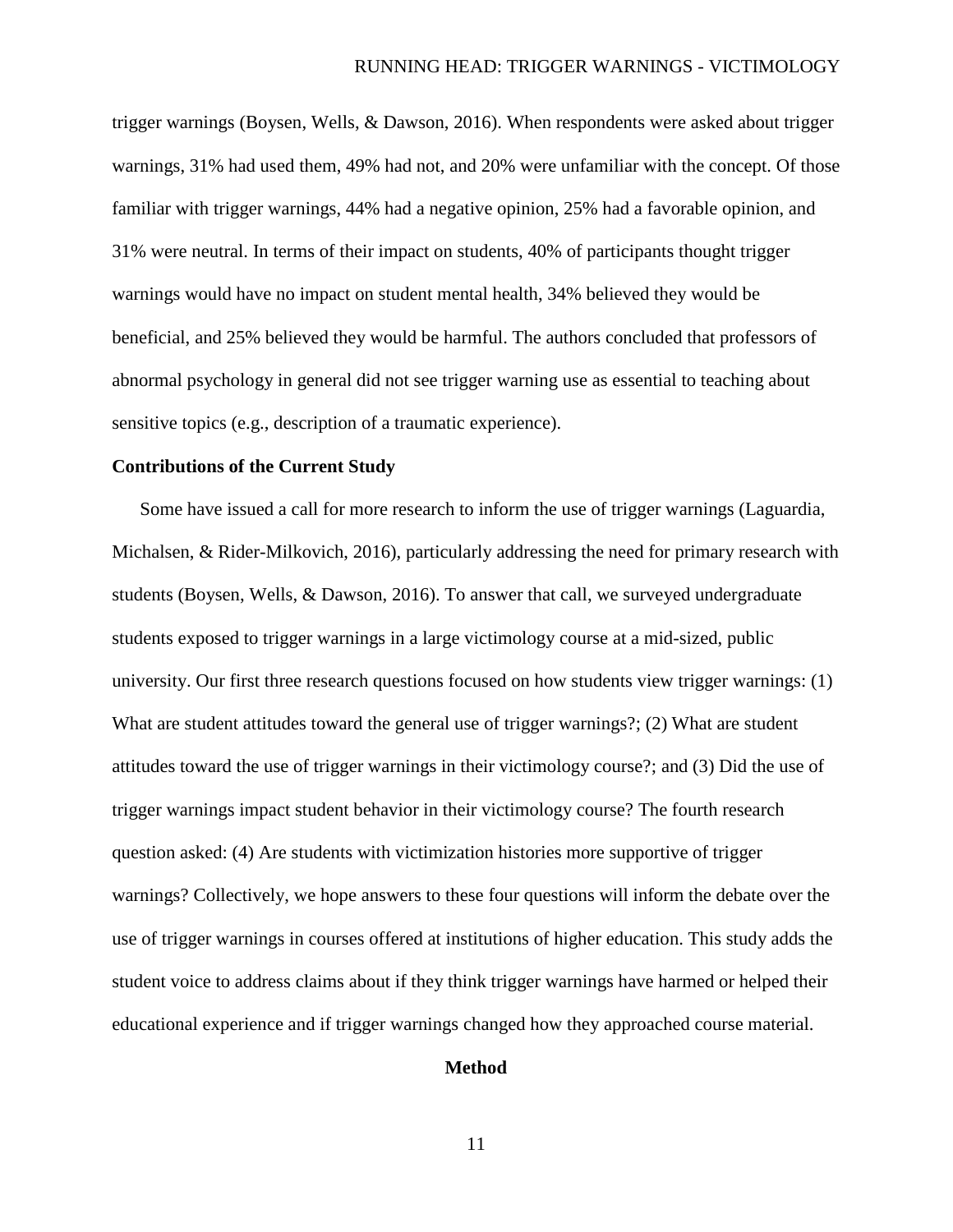# **Procedures**

Self-report surveys were administered in an undergraduate victimology course at a large, state institution during the 2016 spring semester. The institutional review board approved the research protocol prior to data collection. The study campus is a mid-sized, public university located in the southern United States. The undergraduate student population for the study year was 61% female, 81% full time, 20% living on campus, and 53% white, 20% Hispanic, and 19% African American, with a mean age of 22 years.

Victimology counts as a required course for some majors and an elective course among non-majors. The professor used trigger warnings throughout the course. Students were introduced to trigger warnings the first day of class through a statement read aloud from the syllabus titled, "Trigger Warnings (TW):"

"It is important to keep in mind that victimization is something that affects millions of people nationwide. It is likely that many of the students in this classroom may have had experiences with or know someone who has experienced some form of victimization. As we discuss and explore the etiology of victimization, the definitions, illustrations, and examples of victimization we talk about may illicit discomfort and/or emotional responses. We call these "triggers." To alleviate concerns surrounding what to expect in terms of content, if there is extraordinarily sensitive material being presented in a particular lecture or film, it has been coded **TW**, for "trigger warning." Please plan accordingly."

Periodic verbal warnings were provided to students prior to discussion of particularly sensitive material (e.g., sexual assault, intimate partner violence, child sexual abuse, sex trafficking) and before viewing documentaries in class. For example, the professor provided trigger warnings during the class prior to scheduled documentary screenings on child sexual abuse, intimate partner violence, and sexual assault to remind students that sensitive and disturbing material detailing victimization experiences would be presented. Students were reminded again just before the video screening. Strategies for dealing with emotional upset were discussed and the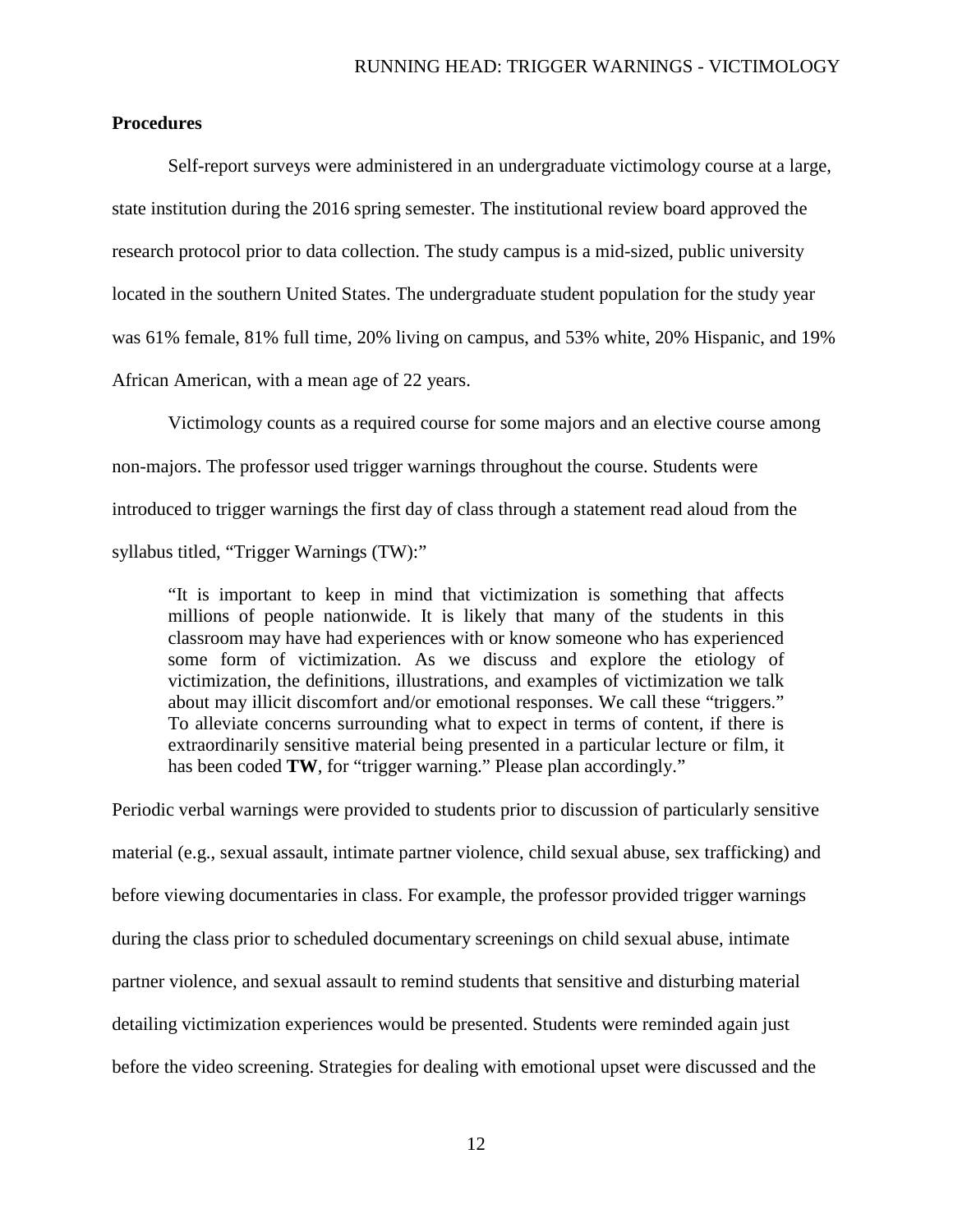option to temporarily leave class was presented. Students were also encouraged to use campus and community resources with contact and access information provided in the syllabus.

Data were collected using a pencil and paper, self-report survey on the last substantive day of class. At the start of class, students were verbally invited by the professor to participate in the survey. The study was described to potential participants as a "2016 Survey of College Student Experiences with Trigger Warnings." While the survey was administered by the course professor, this practice is not unfamiliar to students at this institution and additional precautions were employed to alleviate any potential concerns surrounding coercion. Students were assured that their participation was completely voluntary and anonymous. No identifying information was collected. Students were provided with extra credit for participation regardless of the extent of survey completion. Introduction to the survey included information that student status and course performance would not be negatively impacted and an alternate extra credit option was made available to those students disinterested in participation. No student opted out or requested an alternate assignment. Students were separated in the classroom by sex to facilitate privacy and comfort in answering survey questions. Each survey was presented, along with a consent document, in an opaque envelope. Completed surveys are returned in opaque envelopes to survey proctors and consent documents are put into a black box situated proximally separate from surveys. Participation included the completion of an 8-page instrument comprised of demographic questions, items about perceptions of trigger warnings, and questions that captured exposure to victimization. Items were presented in set order and completion of the survey took approximately 25 minutes. Participants were provided with campus and community resources in the event of emotional upset or discomfort.

#### **Description of Sample**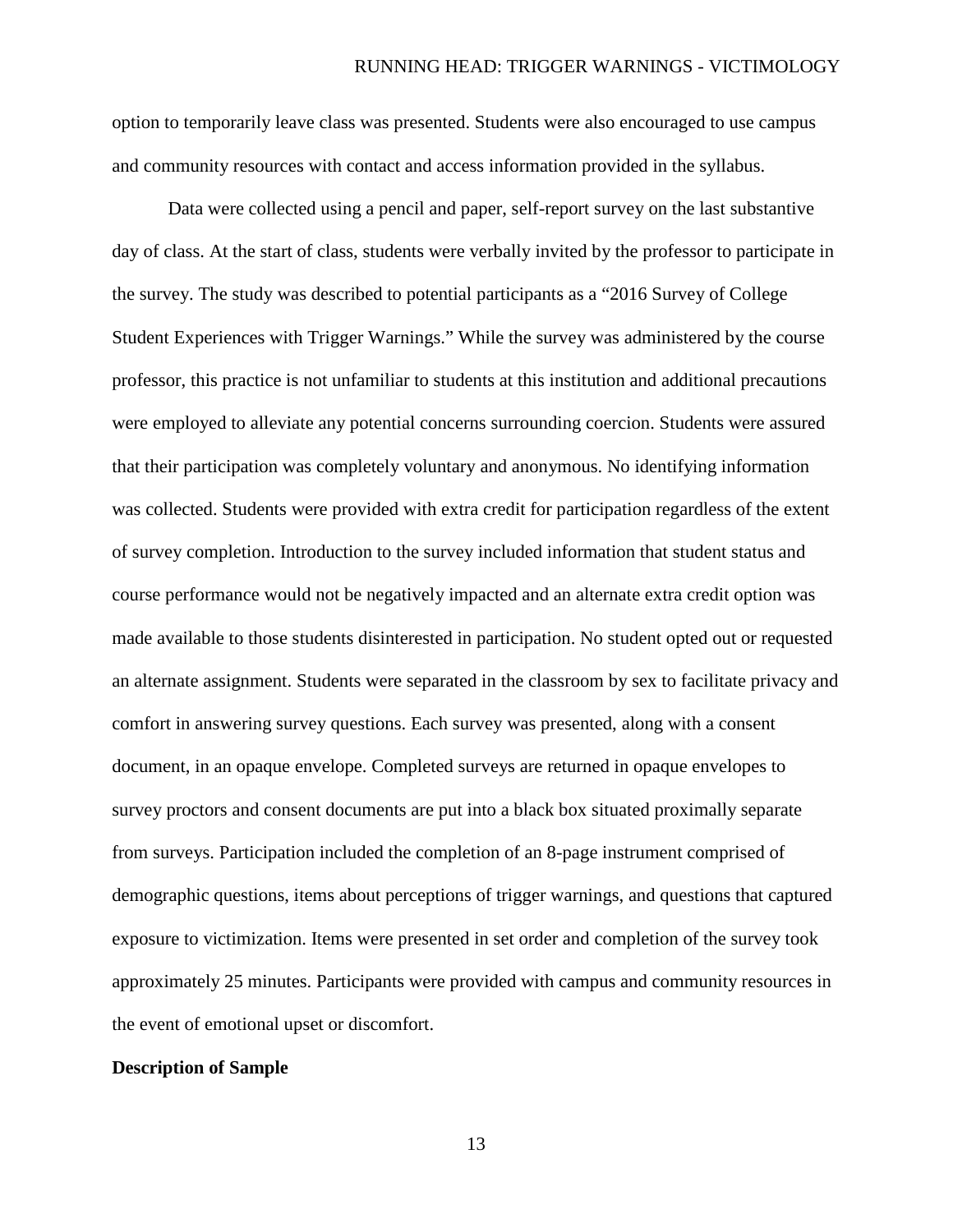There were 190 undergraduates enrolled in the course and 162 students completed the surveys, for a response rate of 85%. After deleting cases for missing responses on measures to be used in the quantitative analyses (6.2% of original cases), 152 cases were included, so the final response rate was 80%. The final sample was 57.9% female,  $132.9\%$  $132.9\%$  white non-Hispanic, 20.4% African-American, 35.5% Hispanic, and 11.2% identifying as some other race or ethnicity, with a mean age of 20.5 years (see Table 1). More than half ( $n = 54\%$ ) of participants were sophomores (40% juniors, 6% seniors, less than 1% first-year students).

[Table 1 near here]

#### **Measures**

**Student attitudes toward trigger warnings.** No measures of student attitudes toward trigger warnings were found searching electronic bibliographic databases (e.g., PsychInfo). Hence, the authors developed a set of questions for use in this study. Table 2 presents the 29 items used to develop the scales about student trigger warning attitudes.

Items were designed to assess the research questions outlined above, as well as to address previously discussed claims that have been made about the potential benefits and costs of trigger warnings. For example, to gauge if trigger warnings chill classroom discussion, students were presented with the following: "Giving trigger warnings in this class made me feel like there was course material we should not be talking about." To capture if trigger warnings are infantilizing and coddling students, we asked "Students who need trigger warnings are too coddled." Questions such as, "The trigger warnings in this class helped me prepare for course materials we covered that day," addressed if trigger warnings help students prepare for material ahead of time. The response categories were on a 6-point Likert scale ranging from  $0 =$  strongly disagree to  $5 =$ strongly agree. For inclusion in the scales, items where high scores indicated less support of

<span id="page-14-0"></span> $1$  One student who identified as genderqueer was excluded from analysis.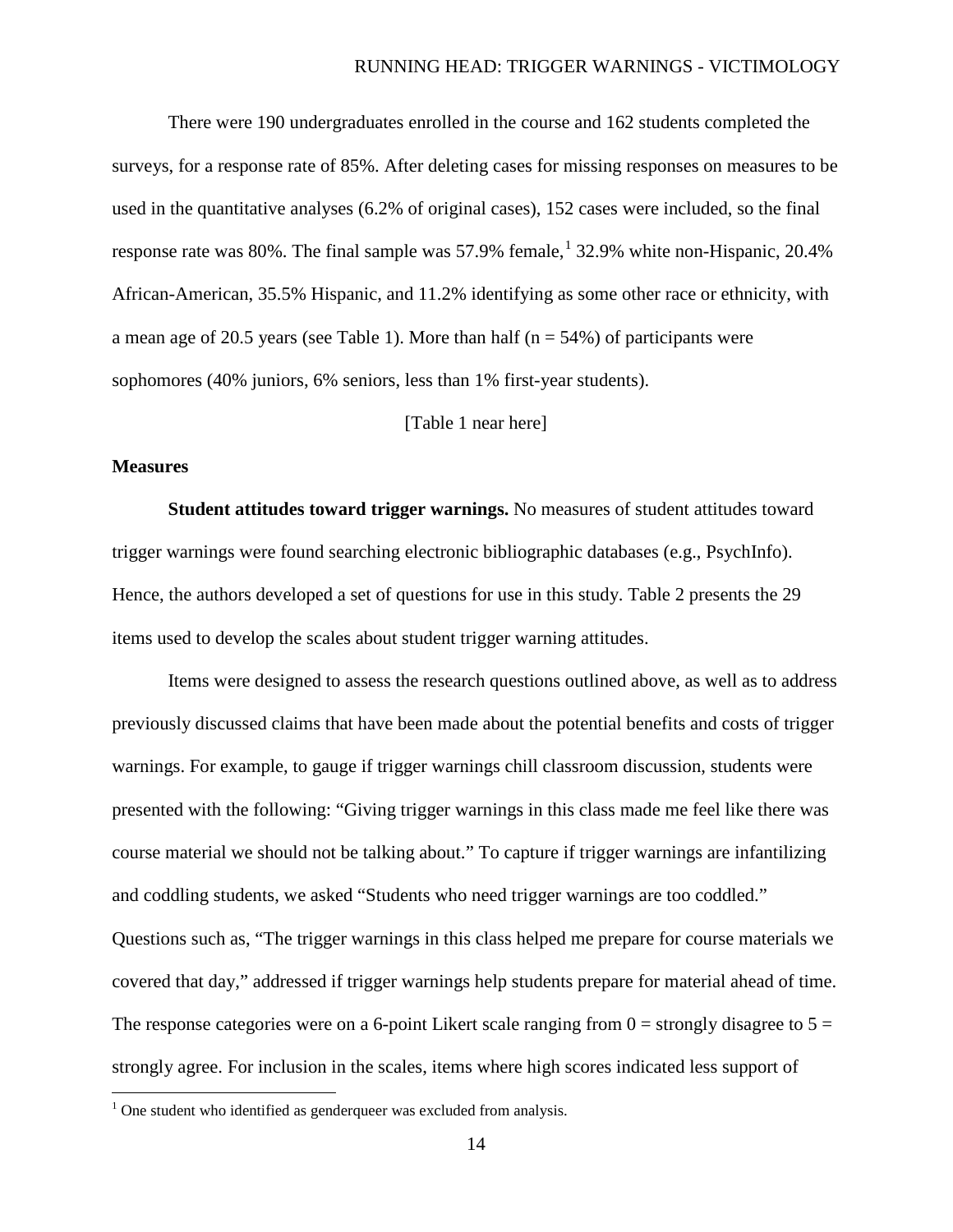trigger warnings were reverse coded. The 29 items were divided into three scales, based on interitem correlations and the judgement of the authors. Each scale had an acceptable Cronbach's alpha, with none lower than .85.

# [Table 2 near here]

Students were also asked the open-ended question, "Please explain what you thought about the trigger warnings for this class." Of the 152 students included in the quantitative sample, 142 (93%) provided a response to the open-ended question.

**Victimization.** The survey included previously-used measures of prior victimization (see Table 2). Witness was a dichotomous variable based on four questions about witnessing both mother- and father- perpetrated physical abuse. Students were asked, "while growing up, did they ever see their mom/stepmom hit their dad/stepdad, their mom/stepmom throw something at their dad/stepdad, their dad/stepdad hit their mom/stepmom, or their dad/stepdad throw something at their mom/stepmom?" Students who endorsed at least one item were considered to have witnessed parental violence and coded yes (1) and those who did not witness motherand/or father- perpetrated physical abuse were coded no (0). Victim was a dichotomous measure of violent victimization based on if a respondent reported experiencing at least one of the following in their lifetime: physical intimate partner violence (based on seven component items, such as "hit you so hard it left bruises or marks" and "pushed, grabbed or shoved you"), sexual assault and rape (based on the modified version of the Koss Sexual Experiences Scale [Koss et al., 2007] and a single item measure asking if they were ever raped), non-domestic assault, robbery, arson, or homicide. Respondents were coded 0 if they did not experience any type of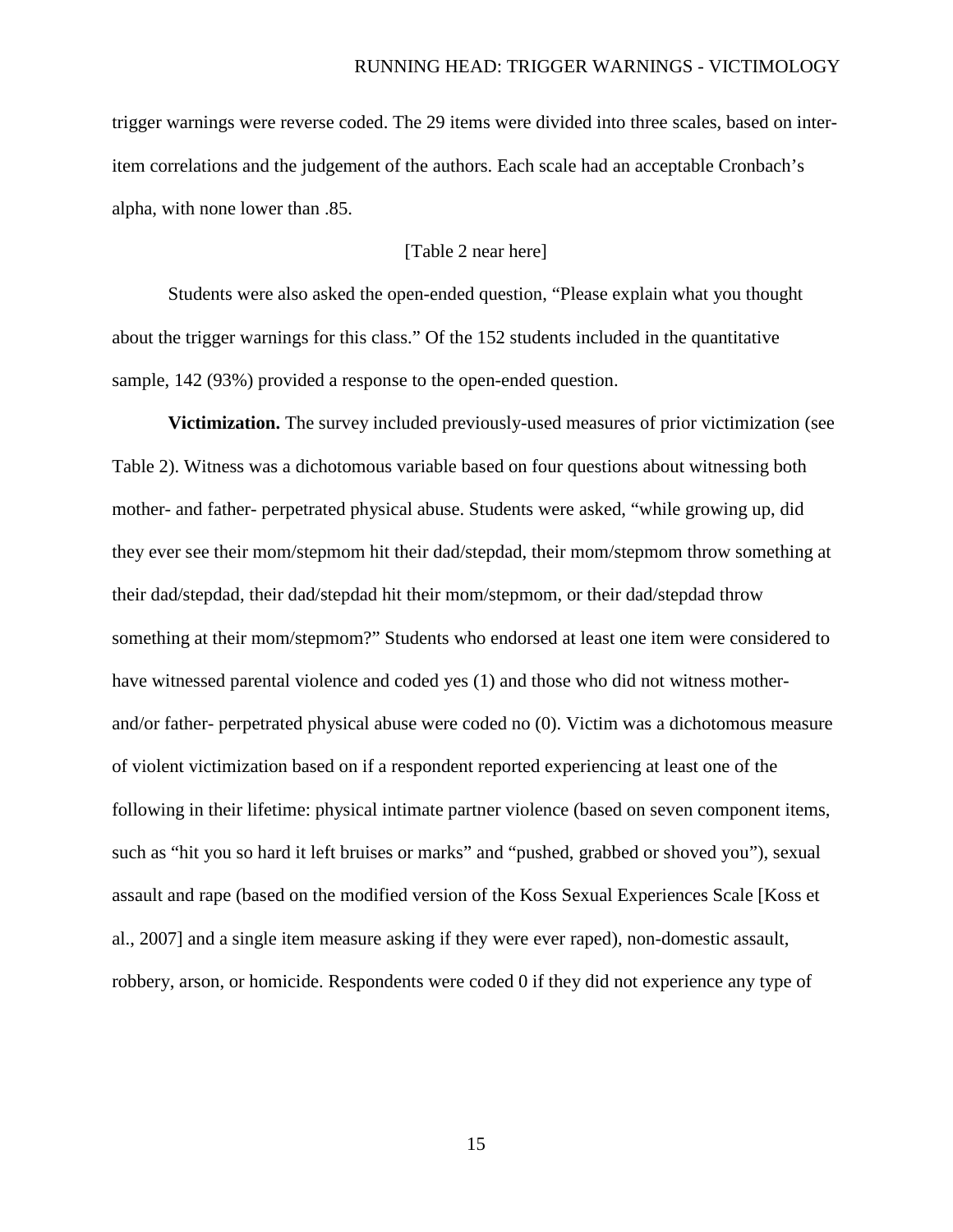violent victimization during their lifetime or 1 if they experienced at least one type of violent victimization during their lifetime. $2$ 

**Control variables.** Data were gathered on student characteristics to include as control variables in the analyses for research question four (see Table 2). Female was a dichotomous variable ( $M = 0$ ,  $F = 1$ ). Racial categories included White Non-Hispanic (reference category), African-American, Hispanic, and other race or ethnicity. Age was a continuous variable with a range from 18 to 31 years. A student's estimate of their family's household income (Income) was used as a crude measure of socioeconomic status and had 11 categories (Under \$15,000  $[= 0]$ ; \$15,001 to \$25,000; \$25,001 to \$35,000; \$35,001 to \$45,000; \$45,001 to \$55,000; \$55,001 to \$65,000; \$65,001 to \$75,000; \$75,001 to \$85,000; \$85,001 to \$95,000; \$95,001 to \$100,000; over  $$100,000$  [= 11]). A student's political self-identification was included, as the debate over the use of trigger warnings has unfolded in a politicized atmosphere, with those demanding trigger warnings often characterized as liberal or neoliberal (Chait, 2016). Political Identification was rated on a seven-point scale from extremely conservative (0) to extremely liberal (7).

#### **Analysis Plan**

Student attitudes toward the general use of trigger warnings items and multi-item scales were analyzed by calculating the respective mean and standard deviation. Course specific student attitudes and behaviors items and multi-item scales were examined by calculating the respective mean and standard deviation for the quantitative data and supplemented by a content analysis of the open-ended responses. Whether or not victimization history impacted student attitudes and behaviors was examined in a multivariate regression model. The trigger warnings scales

<span id="page-16-0"></span><sup>&</sup>lt;sup>2</sup> Three additional multivariate regression models were estimated for each of the trigger warnings scales using alternate measures of victimization, limiting victimization to (1) a dichotomous measure of sexual assault and rape, (2) a dichotomous measure of intimate partner violence, and (3) a dichotomous measure of any victimization, including property victimization. Results were not substantively different from what is presented in this paper (results available from the first author).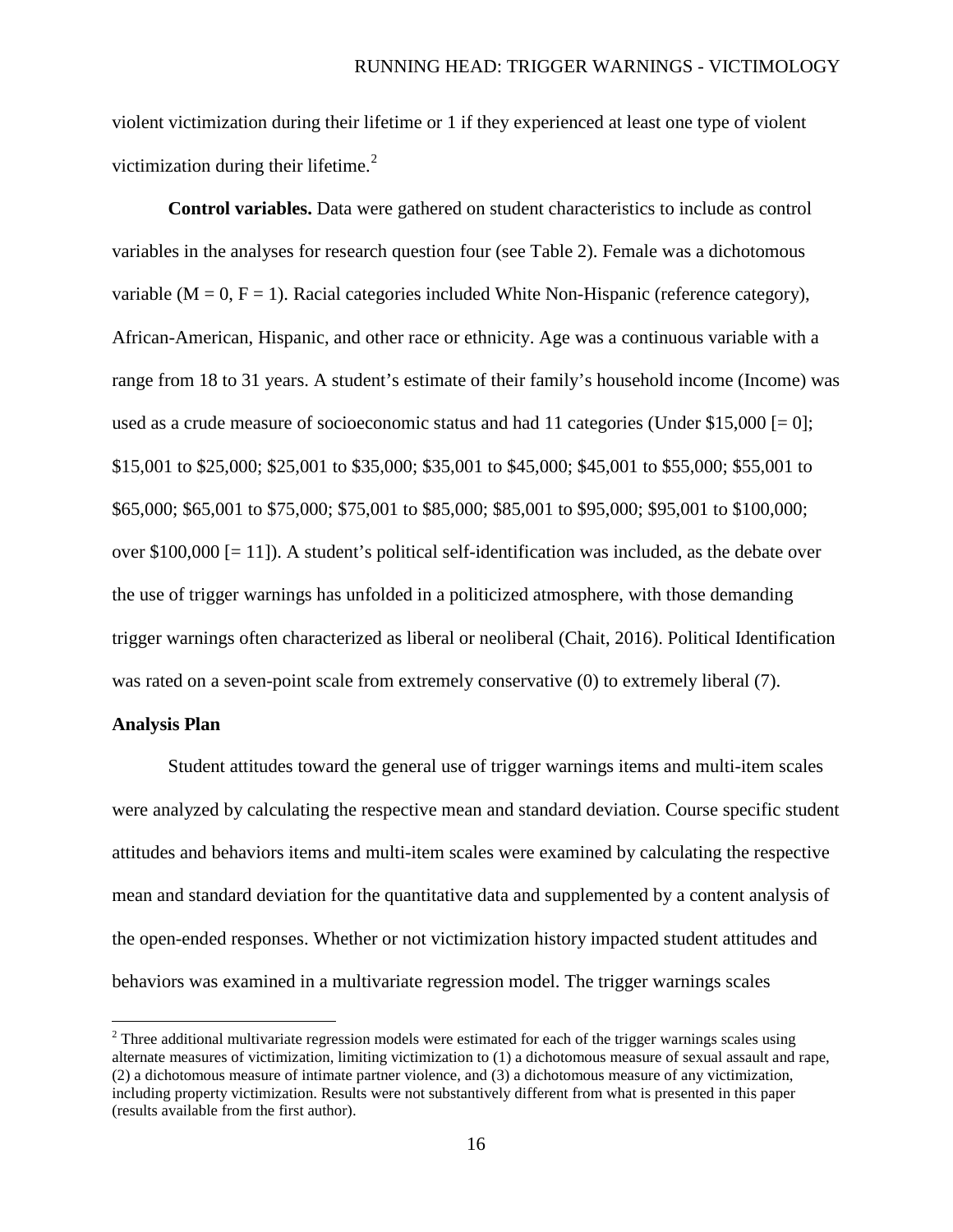evidenced significant skewness,<sup>[3](#page-17-0)</sup> so the square of each scale was used to estimate the multivariate regression models.

#### **Results**

#### **Student Attitudes toward the General Use of Trigger Warnings**

The mean on the General Attitude scale was 3.27 on a scale of 0 to 5, reflecting that students generally supported the use of trigger warnings at the college level (see Table 2). An examination of the individual component items revealed that to be particularly true for any courses that include victimization material (GA5  $M = 3.52$ ; GA6  $M = 3.57$ ). Students also supported the use of trigger warnings given both in the syllabus and verbally in class (see GA5 and GA6 in Table 2, second column). Students generally rejected the most negative statements about trigger warnings, as reflected where three of the four lowest means of all 29 items were for GA1 ( $M = .93$ ), GA2 ( $M = 1.12$ ), and GA3 ( $M = 1.12$ ), but students also exhibited low support for their universal use  $(GA4 M = 1.92, GA7 M = 2.20)$ .

#### **Student Attitudes toward Trigger Warnings in Their Victimology Course**

The mean on the Course-Specific Attitude scale was 3.55 on a scale of 0 to 5, reflecting that students supported the use of trigger warnings in the victimology course they were about to complete (see Table 2). Examination of the means for individual component items revealed that students did not support the contention that the use of trigger warnings fostered views of victims as lacking resilience (CSA1  $M = 1.64$ ; CSA2  $M = 1.77$ ), chilled course discussion (CSA5  $M =$ 1.70; CSA6 *M* = 1.03; CSA7 *M* = 1.92), or infantilized students (CSA8 *M* = 1.28). Students appreciated the use of trigger warnings given verbally (CSA12  $M = 4.03$ ) and in the syllabus (CSA11  $M = 4.00$ ), to a lesser extent for the documentaries (CSA15  $M = 3.64$ ) and books (CSA

<span id="page-17-0"></span><sup>&</sup>lt;sup>3</sup> The statistical significance of the skewness was calculated by dividing the skewness statistic by its standard error to yield a *z* score, with *p* < .05 (Warner, 2013, p. 153).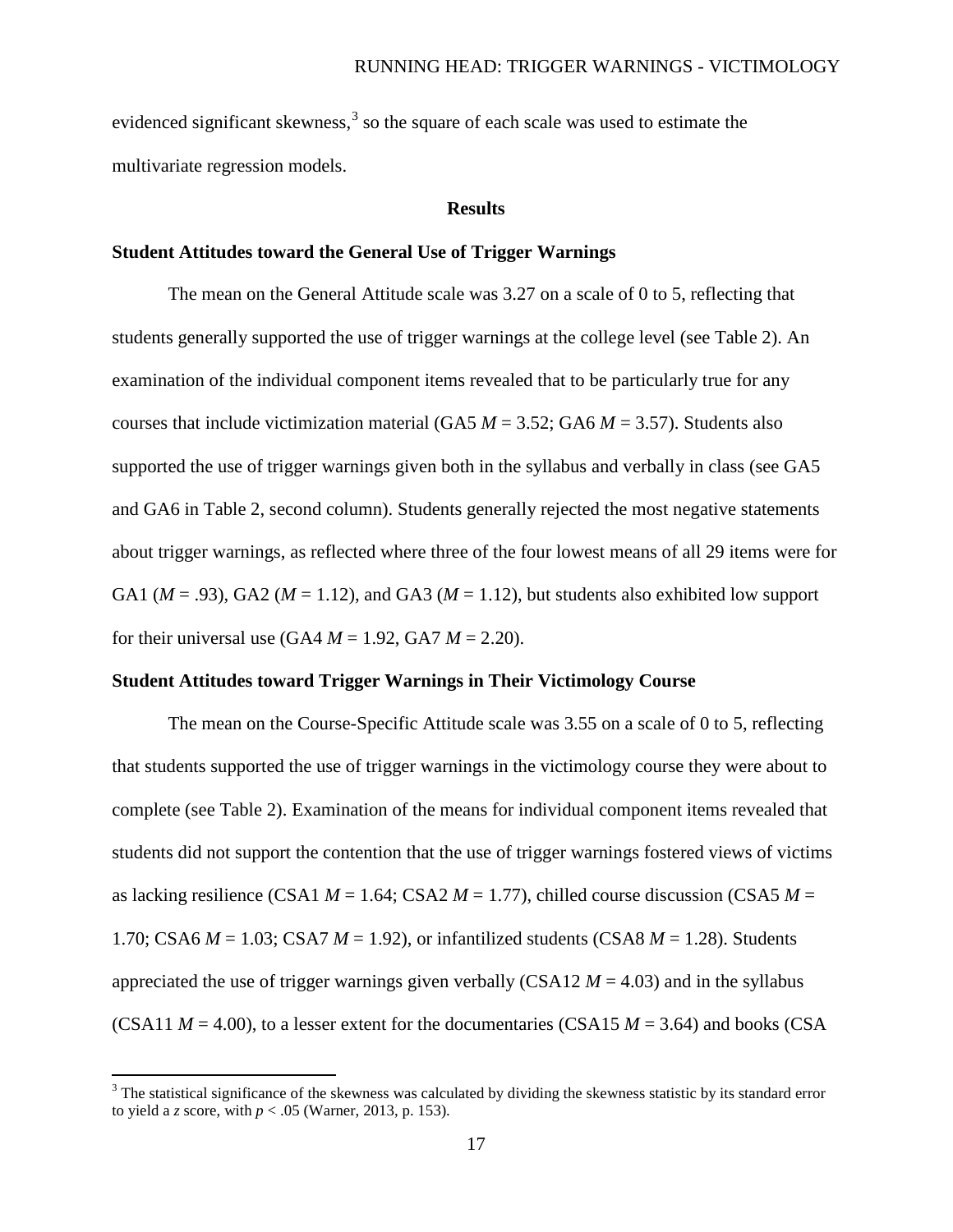$M = 3.75$ ), and indicated that trigger warnings helped them understand the negative impact victimization may have on others (CSA3  $M = 3.85$ ).

Qualitative analysis of students' written comments about their thoughts for trigger warnings in their class produced three main themes, which address research question two: (1) Trigger Warnings and Other Students, (2) Frequency, and (3) Proportionality. One quarter ( $n =$ 27%) addressed how trigger warnings related to other students and split into two subthemes: (1) Concern for Other Students and (2) Other Students' Sensitivity. In the 29 responses related to Concern for Other Students, the theme was that trigger warnings could be helpful for other students in preparing for coming topics. Comments included concern for others who may have experienced it:

"I felt that they were necessary because there are people in the class who might have some experiences with the topics being discussed."

and

"I assume that it helped people who might have gone through specific types of victimization prepare for what was to come."

As well as for those who might be sensitive to the material for an unspecified reason:

"They were there for people for needed them."

or for students in general:

"They helped everyone prepare for what they were about to see."

The ten responses included in the Other Students' Sensitivity subtheme were a mix. There were

those who focused globally on their view of students as too coddled and sensitive:

"Feel like today's students are too emotional and coddled and too many warnings just make them worse."

and others who made the point that Criminal Justice majors should be able to deal with these topics and not need trigger warnings: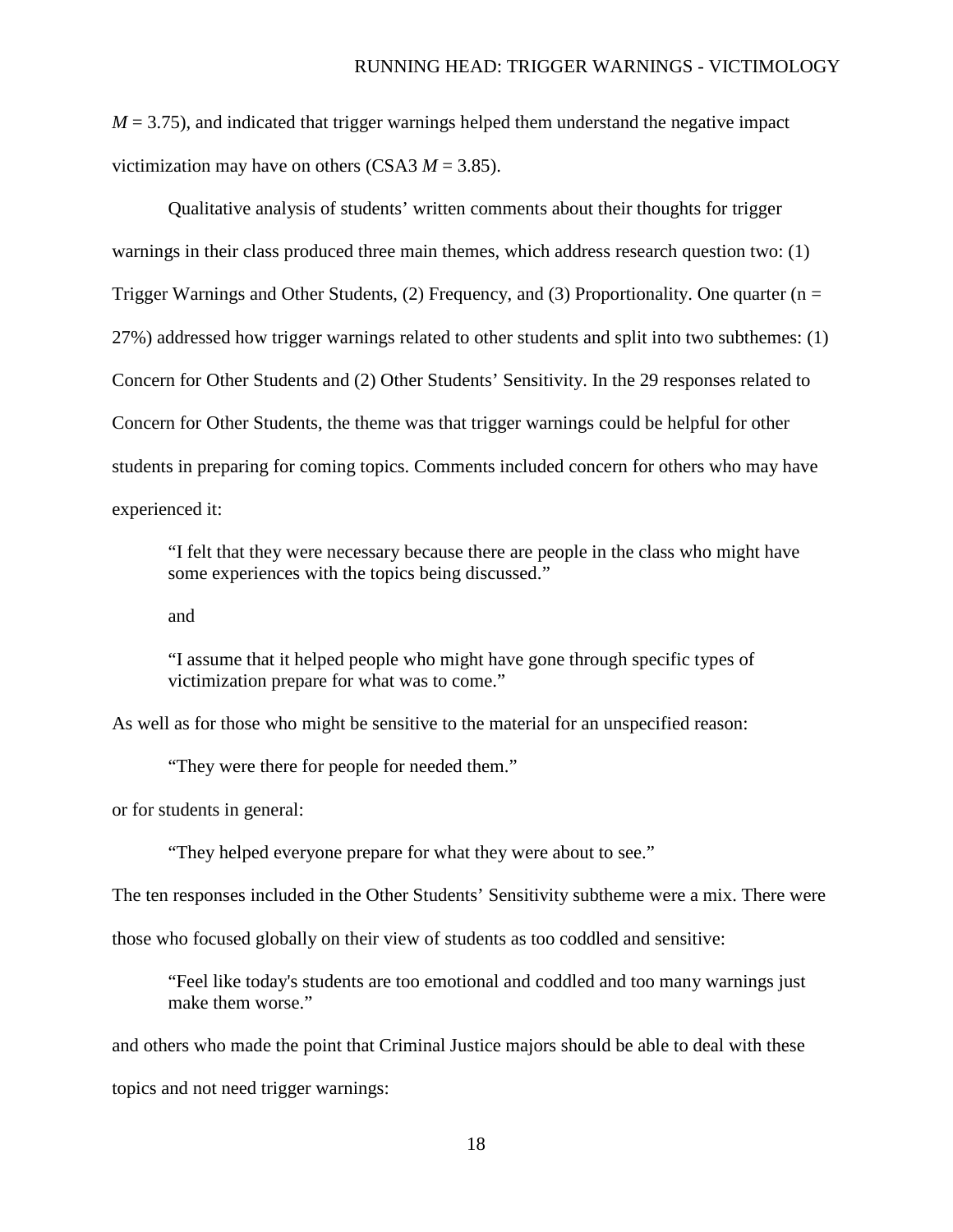"It was too much, we're all CJ majors who are supposed to be tough."

Noteworthy among these responses is that, in spite of holding what might be viewed as a negative perspective on trigger warnings and their fellow classmates, students still voiced some support for the use of trigger warnings by stating:

"Necessary but made students feel coddled."

Eighteen percent of responses (25 of 142 responses) explicitly addressed the frequency of trigger warning use in the victimology course. Most students supported the use of trigger warnings, but thought they could be issued less frequently than they were:

"Sometimes I felt like some of the warnings were not needed." with some recommending giving a trigger warning just once:

"I just believe it is enough warning if it's just said once."

Others felt the frequency of trigger warnings usage was just right:

"They were not over used or under used."

Proportionality addressed that a number of students thought the trigger warnings made the material seem worse than it actually was (10 of 142 responses or 7%), although again, many of these student still voiced support for the use of trigger warnings:

"When I was told the trigger warning, I expected the material to be more graphic and worse than it was. But I was still appreciative about them."

#### **Impact Student Behavior in Their Victimology Course**

The mean on the Course-Specific Behavior subscale was 3.21 on a scale of 0 to 5, indicating that students somewhat agreed that the trigger warnings impacted how they approached the course and its materials. One theme from the content analysis addressed student behavior in response to trigger warnings: Self-Preparation. Over 20% of the student responses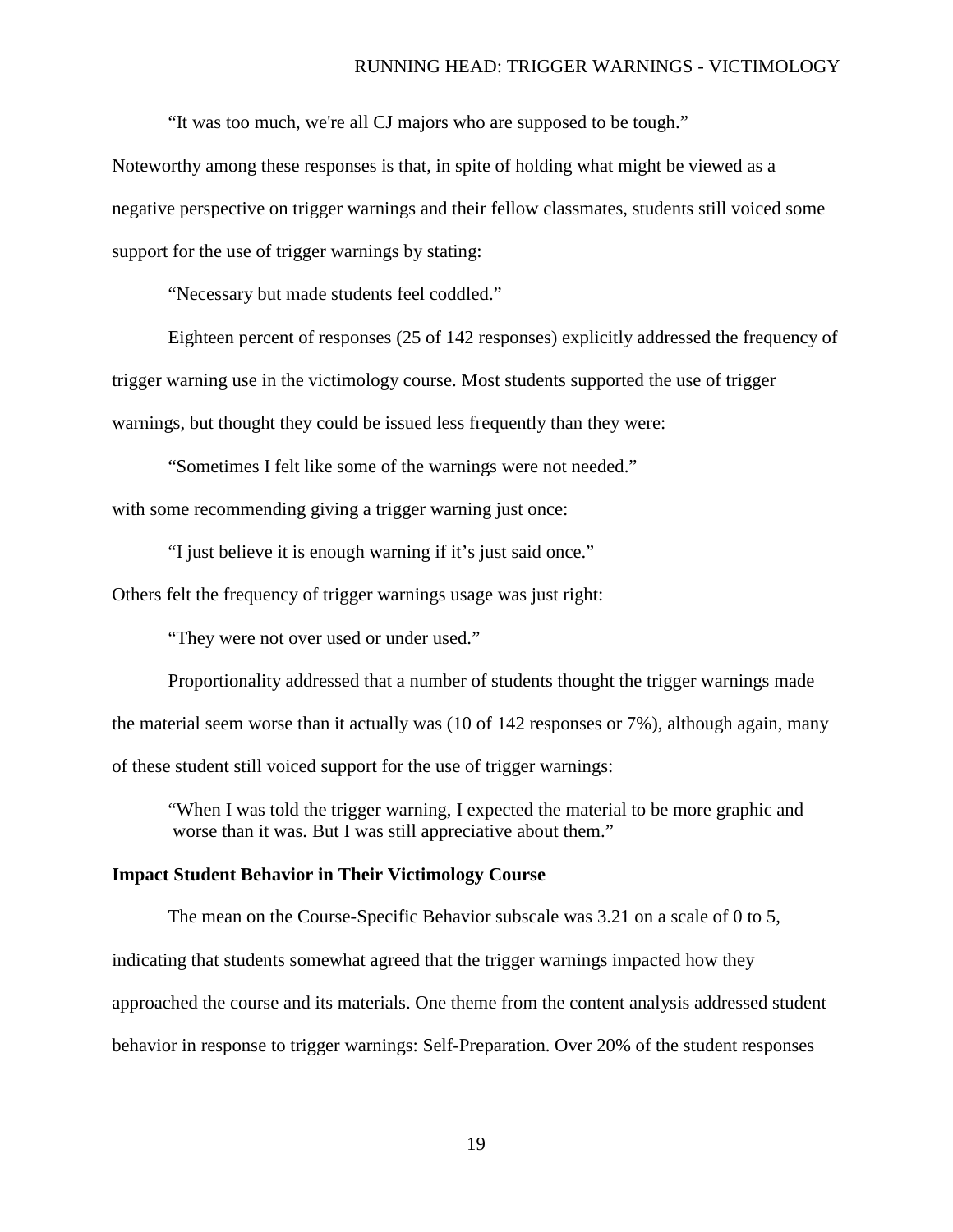(31 out of 142) referred in some way to self-preparation. The majority (19 responses) posited that

the trigger warnings assisted them in preparation for either the content:

"I felt that trigger warnings were necessary for this class due to unpleasant material. The warnings helped to prepare me for the graphic nature of each topic."

their own reactions:

"I really appreciated the warnings, if we didn't have them I would be caught off guard and probably miss material I needed."

or lecture and discussion:

"Helped me be prepared for the lecture mentally."

and

"I thought the trigger warnings prepared me for what I was about to see or hear in the class. Knowing the professor did this made me more comfortable learning the subject material"

The remainder of the responses clustered around the subtheme that a respondent did not expect

the material to impact them, so trigger warnings and self-preparation were not needed:

"I didn't think much of them because none of the topics had any direct impact on me."

## **Victimization History and Support for Trigger Warnings**

The results from the regression analysis found that students who had experienced violent victimization did not significantly differ in their general attitude, course-specific attitude, and course-specific behavior than those who did not have a history of violent victimization. The Victim and Witness variables were not significant predictors for any of the three trigger warnings scales (see Table 3). Given that past research has found differential effects of victimization by gender for college students (Romito & Grassi, 2007), we also tested the interactions between the gender and victimization variables. Those interactions were not significant for any of the three trigger warnings scales. Female students consistently evidenced stronger support for trigger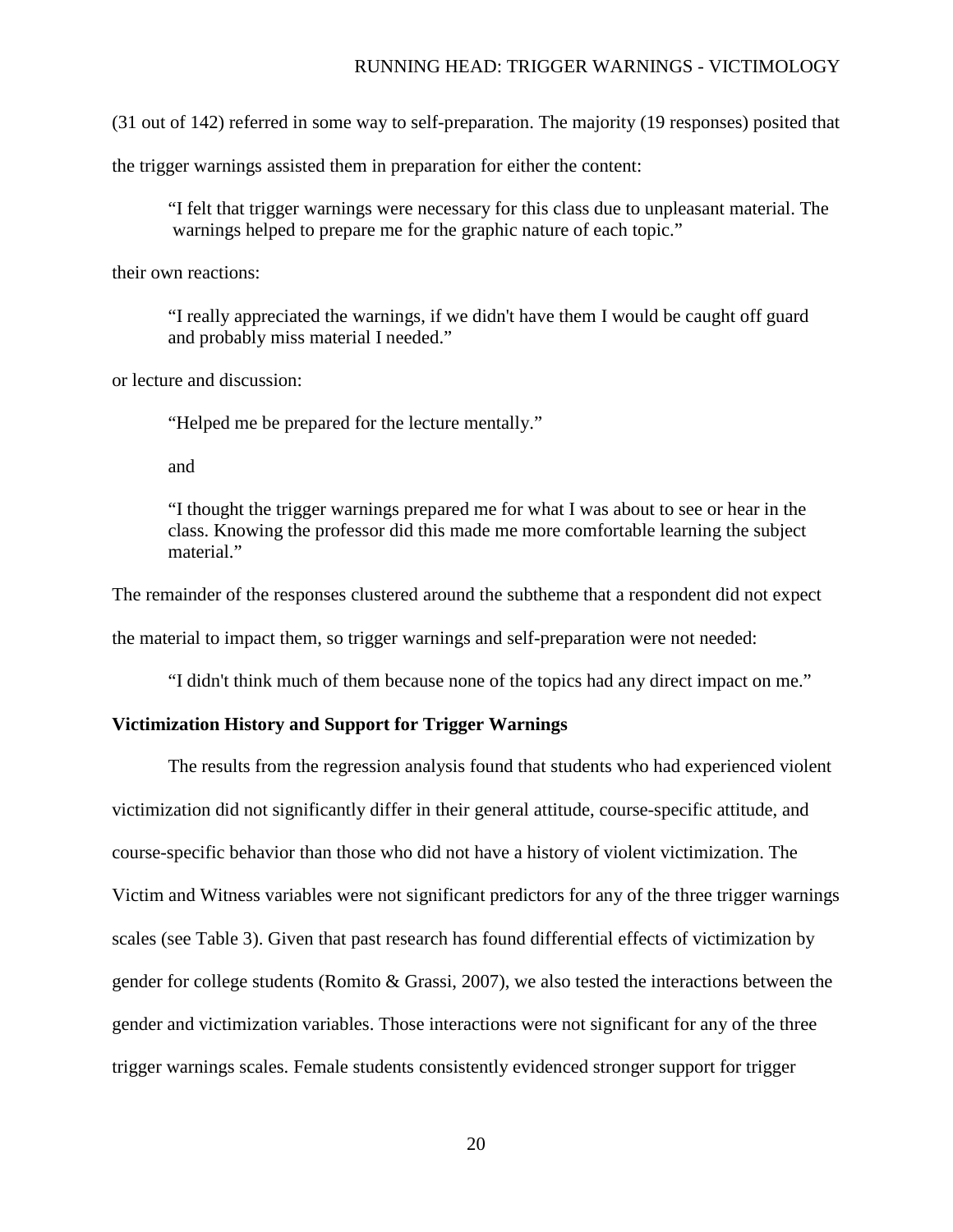warnings than male counterparts; gender was the only significant predictor of all three trigger warnings measures. Race and age were not related to trigger warnings attitudes and behaviors. Students with a higher family income were less likely to report that trigger warnings impacted their behavior in the victimology course, but income was not related to their general or course specific attitudes towards trigger warnings.

# [Table 3 near here]

# **Discussion**

Recently, a passionate debate has been waged in the popular press, online, and on college and university campuses around the use of trigger warnings in courses. This debate has not been grounded in either quantitative or qualitative scientific findings. The current study begins to inform this debate and related institutional policy and individual pedagogical decisions by exploring student attitudes toward trigger warnings using quantitative and qualitative data collected from students enrolled in a large victimology course. This represents a first logical step of a larger research initiative to systematically explore student and faculty attitudes toward trigger warnings.

It appears from these findings that, while there was considerable support among students for the use of trigger warnings in this victimology course, perhaps student attitudes about trigger warnings are not as strong or polarized as has been claimed by some critics or reflected in the demands of some students groups for widespread use of trigger warnings (e.g., University of California- Santa Barbara Associated Student Senate). The support for trigger warnings is support in moderation, with the means on all three trigger warnings scales in the range between slight and moderate support. It may be that, as suggested by item variation and some open-ended question comments, students see a need for trigger warnings under particular conditions, such as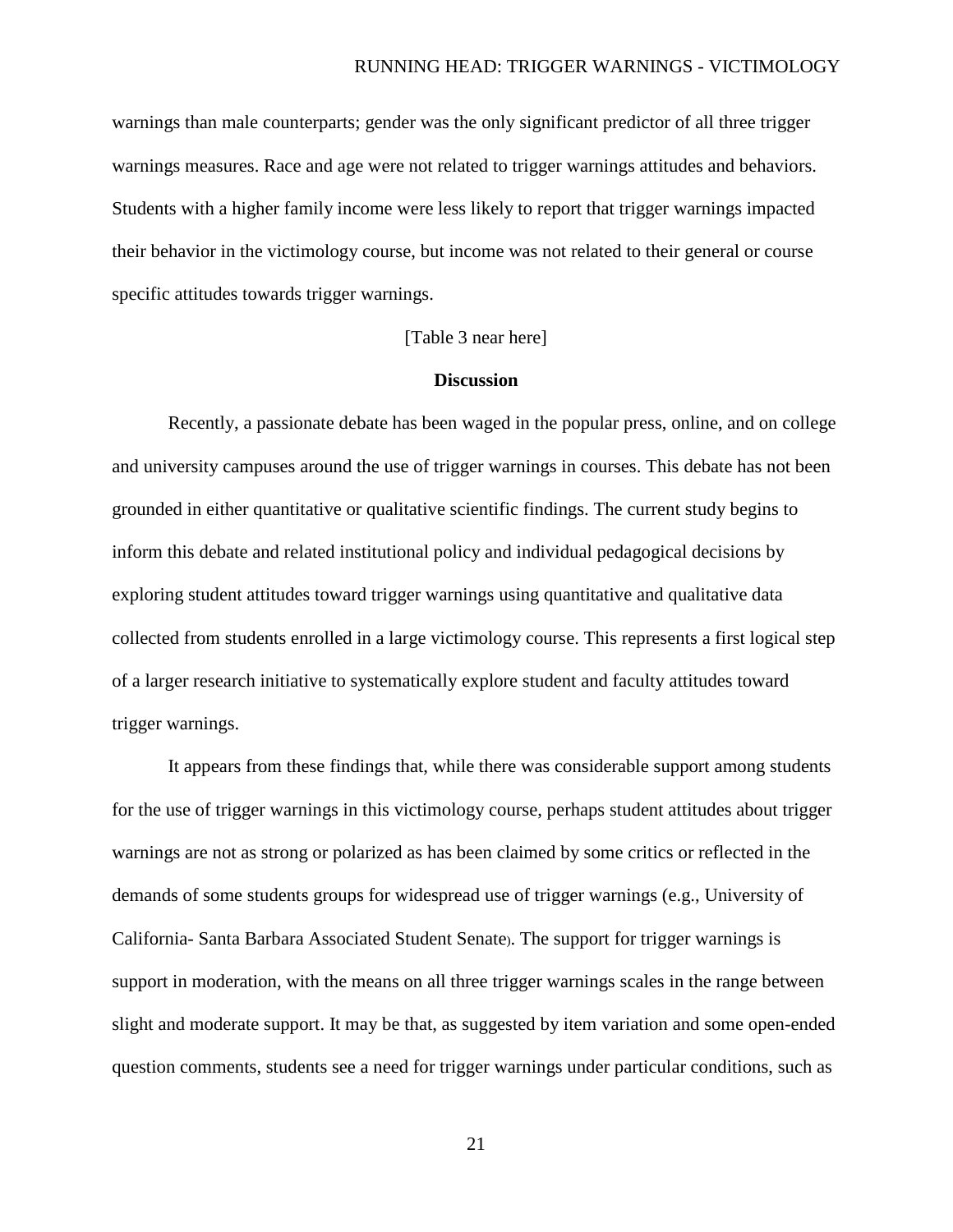certain courses or topics or certain types of content, or want trigger warnings issued, but less frequently. Support for trigger warnings may arise in part from a protective, or what some have seen as a paternalistic impulse, where students push for trigger warnings not for themselves but for others who may need it (Halberstam, 2017). Our findings are consistent with other studies with college student samples that found a diversity of opinions regarding trigger warnings (Bentley, 2017; Beverly et al., 2017).

This study also investigated if those who had experienced violent victimization more strongly endorsed trigger warnings overall and in victimology classes and were more likely to alter their course-related behavior. That does not appear to be the case in our sample, as neither measure of victimization (experiencing violent victimization sometime over their lifetime or witnessing physical intimate partner violence in childhood) significantly predicted trigger warnings attitudes. In supplemental analyses not presented in this paper, we tested if more specific types of victimization experiences were linked to trigger warnings attitudes, including sexual assault and rape, as these have been linked to the trigger warning debate (Hartford, 2016), but findings were not significant. It may be the need for trigger warnings by students who are victims has been overstated. It is possible that findings reported here reflect a statistical artifact, where the sample size lacked the statistical power to detect what could be a small effect. This may also reflect a validity issue as we used a very brief and rudimentary measure of prior victimization that did not include measures of frequency or severity of victimization. Additionally, a measure of recent victimization might be a more accurate predictor of trauma that would impact class engagement as psychological functioning of most victims of crime returns to pre-victimization levels by six months to a year later (Norris & Kaniasty, 1994). Future research should include a measure of child maltreatment given past research has uncovered a persistent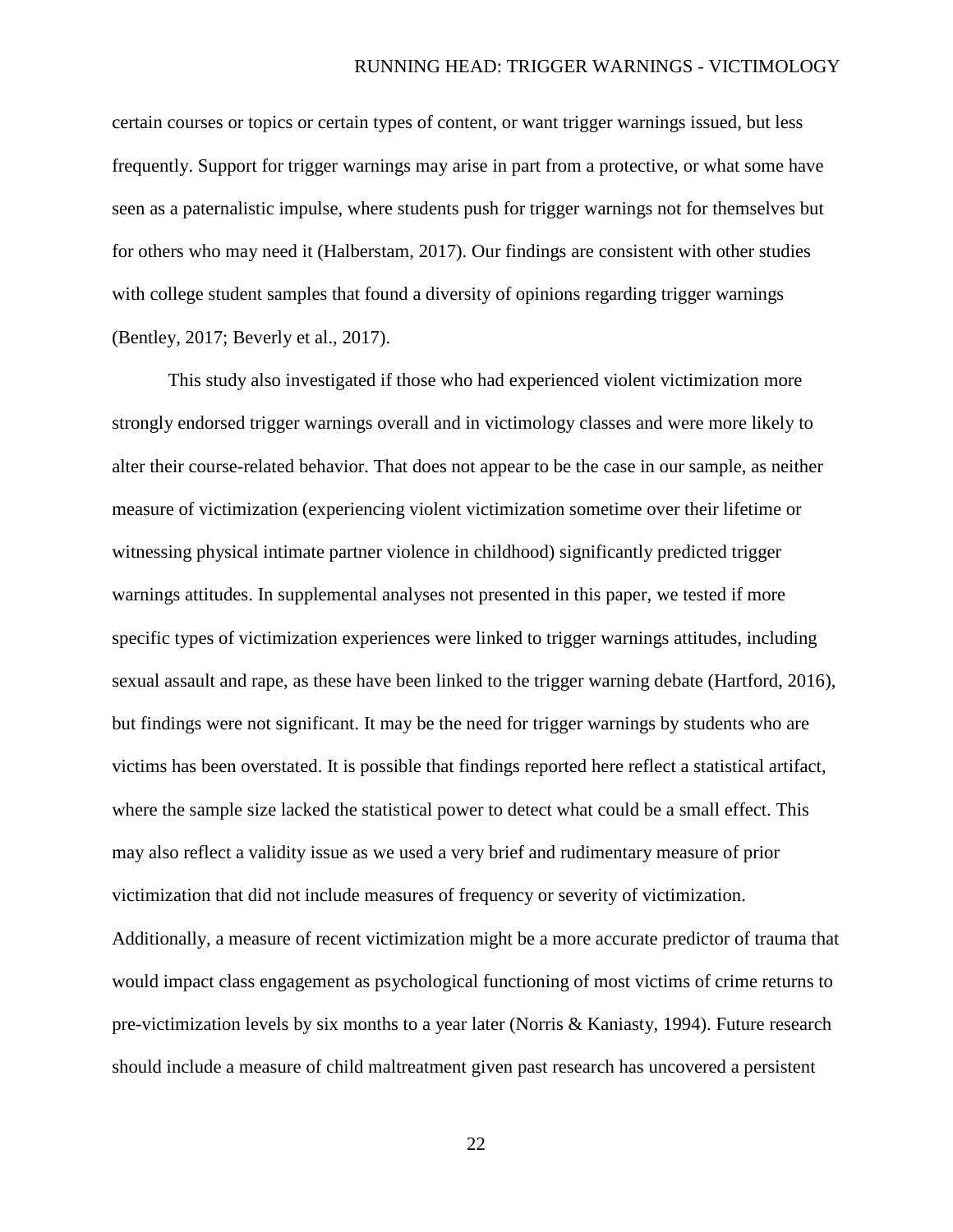negative impact of child maltreatment into adulthood (Norman, Byambaa, Butchart, Scott & Vos, 2012). Finally, while the term 'trigger warning' was used in the course, further research is necessary to understand if substantive differences exist between the various terminology that has been referenced in other writings on the topic (e.g., trigger warnings, content advisories, topic advisories, behavior warnings).

As is often the case, this research answered some questions and opened up others. These findings suggest there may be considerable, but nuanced student support for the use of trigger warnings, and the findings do not support that trigger warnings were seen as universally causing harm to these students or their engagement with the class, including in class discussion. The variability in responses in quantitative and qualitative data revealed, however, that students within this sample held a wide range of views about trigger warnings. While most clustered in the middle, supporting use of trigger warnings under some circumstances, there are some at both ends of the debate continuum who evidenced either blanket condemnation or blanket support for the use of trigger warnings.

In the future, research should use larger samples from multiple colleges and universities of varying types (e.g., size, public/private, secular/religiously-affiliated, residential/commuter) and from courses in addition to victimology and across disciplines (i.e., not limited to Criminal Justice). The use of larger, more diverse samples would allow a more comprehensive exploration of student attitudes toward and experiences with trigger warnings. This sample was too small and lacked diversity in key areas to explore intersectionalities of race and ethnicity, sexual orientation, gender identity, socioeconomic status, and age – all factors that impact experiences of victimization and interactions with social institutions, such as those of higher education. This field of study also needs development of a standardized and validated measure of student trigger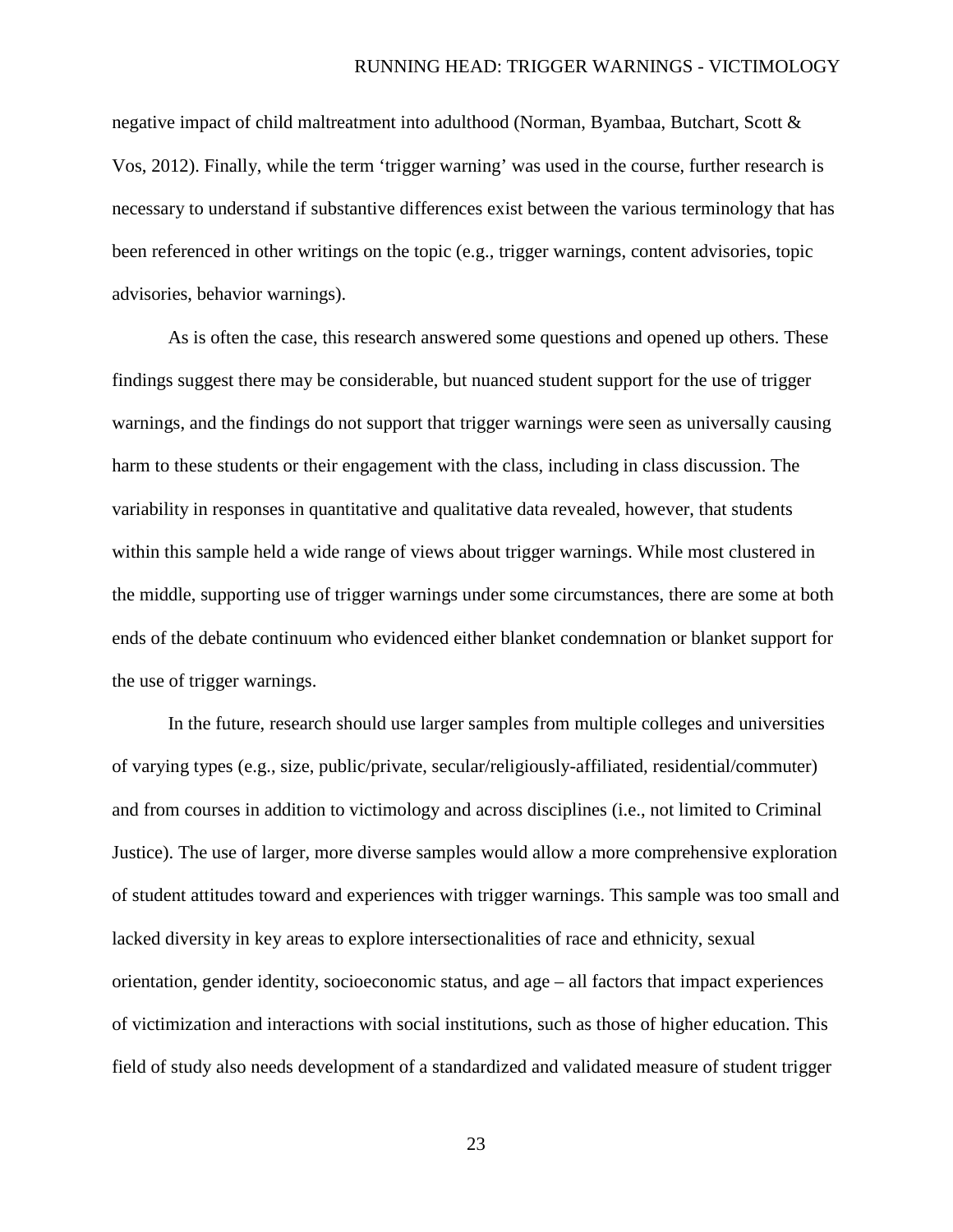warning attitudes – the open-ended responses here cannot help to estimate and generalize students' attitudes toward trigger warnings, but can aid in understanding the range of students' attitudes and assist in measure development. Future studies should include focus groups and qualitative analyses to insure that the full range of student responses is captured, which would assist in theory development, as well as experimental and quasi-experimental designs to assess the impact of trigger warning use on student attitudes and behaviors. In particular, to study the impact of trigger warnings on college students' attitudes and behaviors, it would be helpful to have a design that includes a control group (ideally randomly assigned) exposed to the same class material (ideally taught by the same professor), but without trigger warnings. A comparison of attitudes and an objective measure of student participation (e.g., a quantified way to assess class discussion) would provide a stronger test of the utility of trigger warnings or lack thereof. Finally, a full examination of trigger warnings also must include a study of the views of faculty. This work should pay close attention to conceptual issues, using clear definitions of terms like trigger warnings, and exploring if a shift to a term like 'content advisory' (Laguardia, Michalsen, & Rider-Milkovich, 2016) would impact attitudes.

While a preliminary examination of trigger warnings, this study offers one of the first scientific evaluations of student attitudes about their use. Our hope is that continuing conversations can be grounded in quantitative and qualitative research from both students and faculty to more fully inform the debate about the use, purpose, and impact of trigger warnings.

#### **References**

American Association of University Professors (AAUP). (2014, September). On trigger warnings. AAUP Reports & Publications, accessed January 23, 2017, <https://www.aaup.org/report/trigger-warnings>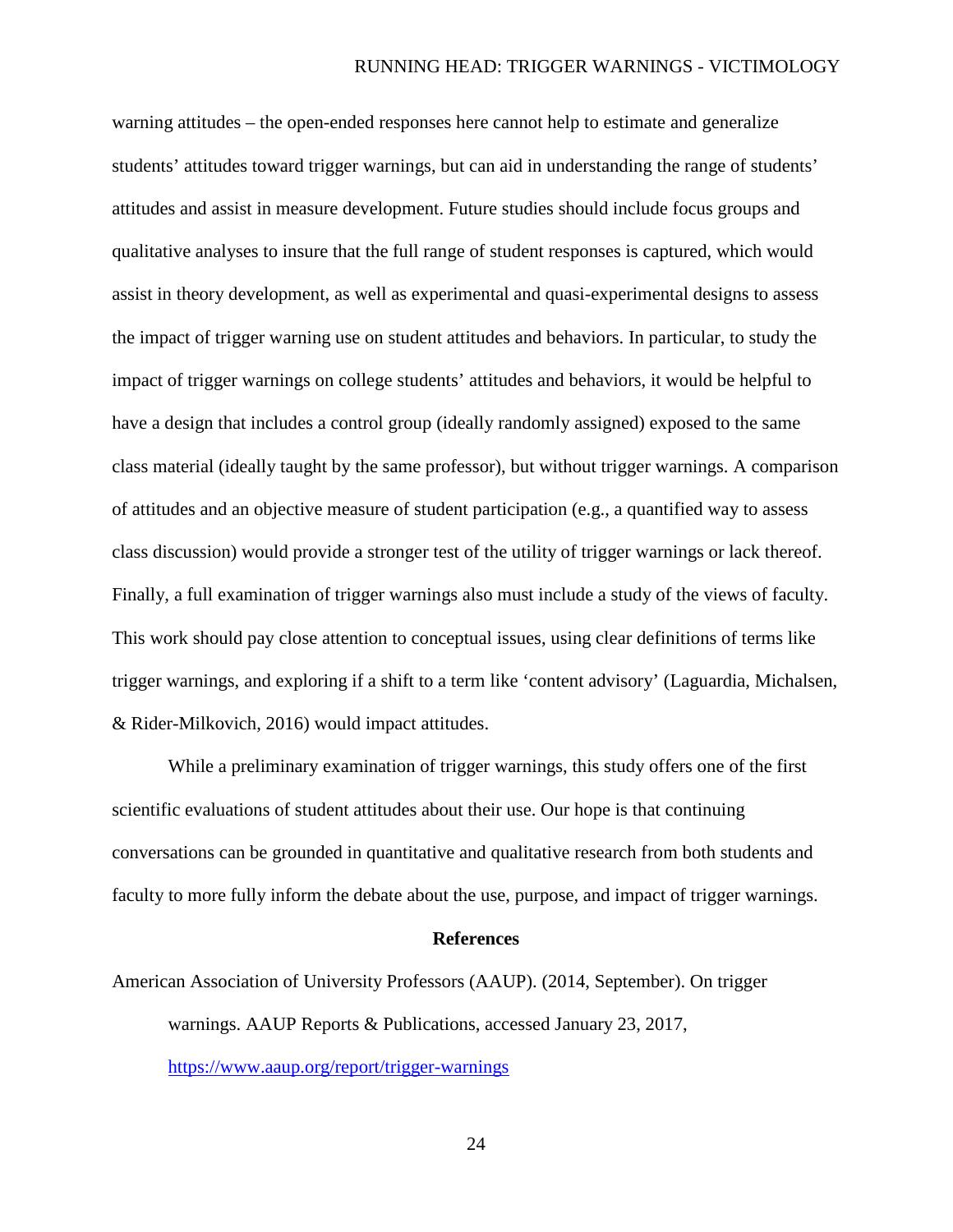- The American Historian. (2015, May). Trauma and trigger warnings in the history classroom: A roundtable discussion. *The American Historian*, accessed January 12, 2017, <http://tah.oah.org/may-2015/trauma-and-trigger-warnings-in-the-history-classroom/>
- Bachrach, R. L., & Read, J. P. (2012). The role of posttraumatic stress and problem alcohol involvement in university academic performance. *Journal of Clinical Psychology, 68*(7), 843-859. doi:10.1002/jclp.21874
- Barlow, M. R., & Becker-Blease, K. (2012). Caring for our students in courses with potentially threatening content. *Psychology of Women Quarterly, 36*(2), 240-243. doi:10.1177/0361684312442662
- Bentley, M. (2017). Trigger warnings and the student experience. *Politics*, 0263395716684526. doi:10.1177/0263395716684526
- Bernat, J. A., Ronfeldt, H. M., Calhoun, K. S., & Arias, I. (1998). Prevalence of traumatic events and peritraumatic predictors of posttraumatic stress symptoms in a nonclinical sample of college students. *Journal of Traumatic Stress, 11*(4), 645.

doi:10.1023/A:1024485130934

- Beverly, E. A., Díaz, S., Kerr, A. M., Balbo, J. T., Prokopakis, K. E., & Fredricks, T. R. (2017). Students' perceptions of trigger warnings in medical education. *Teaching and Learning in Medicine*, 1-10. doi:10.1080/10401334.2017.1330690
- Boyraz, G., Granda, R., Baker, C. N., Tidwell, L. L., & Waits, J. B. (2016). Posttraumatic stress, effort regulation, and academic outcomes among college students: A longitudinal study. *Journal of Counseling Psychology, 63*(4), 475-486. doi:10.1037/cou0000102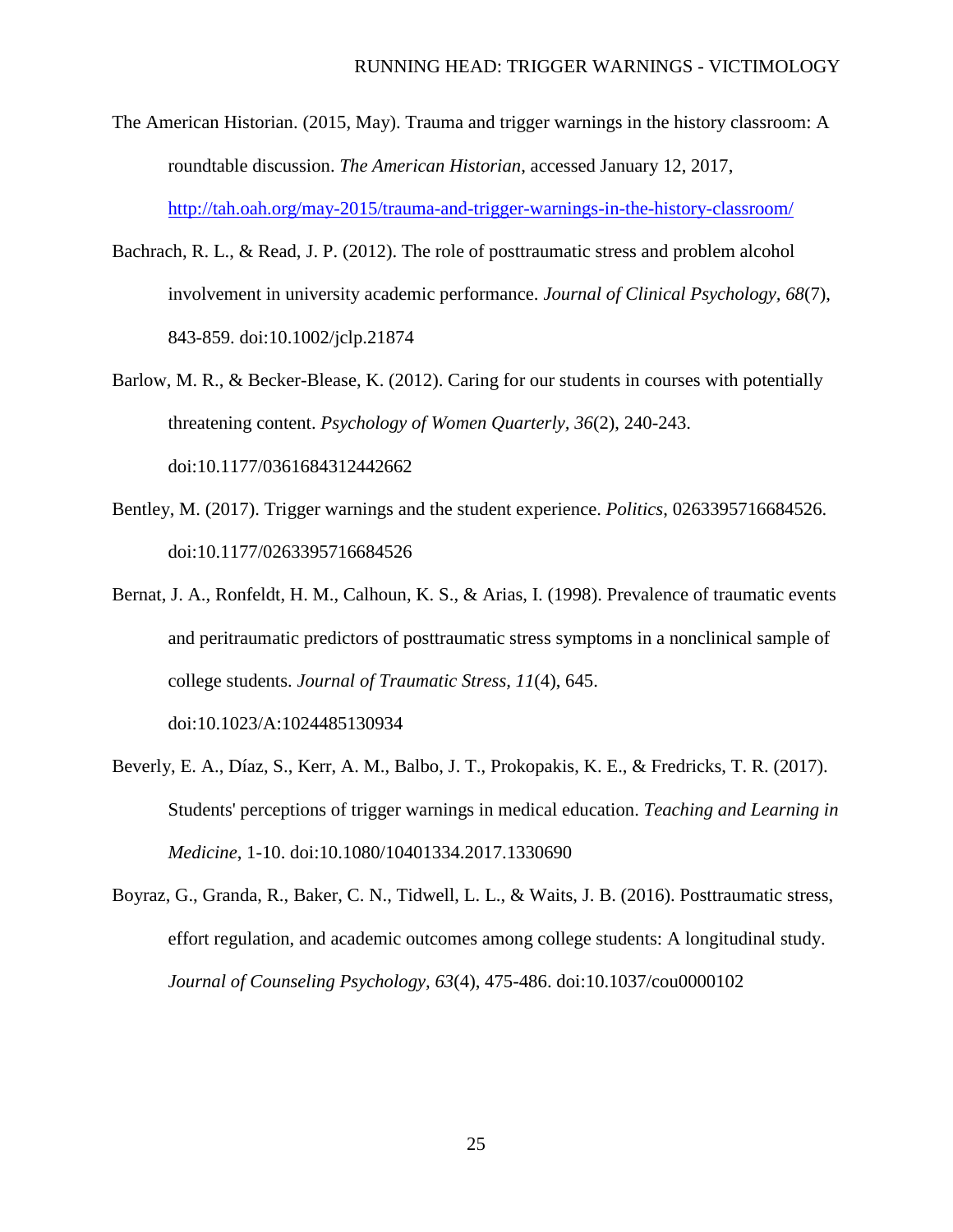Boysen, G. A. (2017). Evidence-based answers to questions about trigger warnings for clinicallybased distress: A review for teachers. *Scholarship of Teaching and Learning in Psychology, 3*(2), 163-177. doi:10.1037/stl0000084

- Boysen, G. A., Wells, A. M., & Dawson, K. J. (2016). Instructors' use of trigger warnings and behavior warnings in Abnormal Psychology. *Teaching of Psychology, 43*(4), 334-339. doi:0.1177/0098628316662766
- Cares, A. C., Hirschel, D., & Williams, L. M. (2014). Teaching about victimization in an online environment: Translating in person empathy and support to the internet. *Journal of Criminal Justice Education, 25*(4), 405-420. doi:10.1080/10511253.2014.965407
- Carter, A. M. (2015). Teaching with trauma: Disability pedagogy, feminism, and the trigger warnings debate. *Disability Studies Quarterly, 35*(2). doi:dsq-sds.org/article/view/4652
- Chait, J. (2016, January 26). Not a very P.C. thing to say: How the language police are perverting liberalism. *New York Magazine,* accessed January 12, 2017, [http://nymag.com/daily/intelligencer/2015/01/not-a-very-pc-thing-to-say.html.](http://nymag.com/daily/intelligencer/2015/01/not-a-very-pc-thing-to-say.html)
- Doll, J. (2017). Gender constructions and trauma: Trigger warnings as an accommodation for female students in higher education. In E. J. M. Knox (Ed.), *Trigger warnings: History, theory, context* (pp. 54-71). Lanham, MD: Rowman & Littlefield.
- Durfee, A., & Rosenberg, K. (2009). Teaching sensitive issues: Feminist pedagogy and the practice of advocacy-based counseling. *Feminist Teacher, 19*(2), 103-121. doi:10.1353/ftr.0.0047
- Elhai, J. D., Miller, M. E., Ford, J. D., Biehn, T. L., Pamieri, P. A., & Frueh, B. C. (2012). Posttraumatic stress disorder in DSM-5: Estimates of prevalence and symptom structure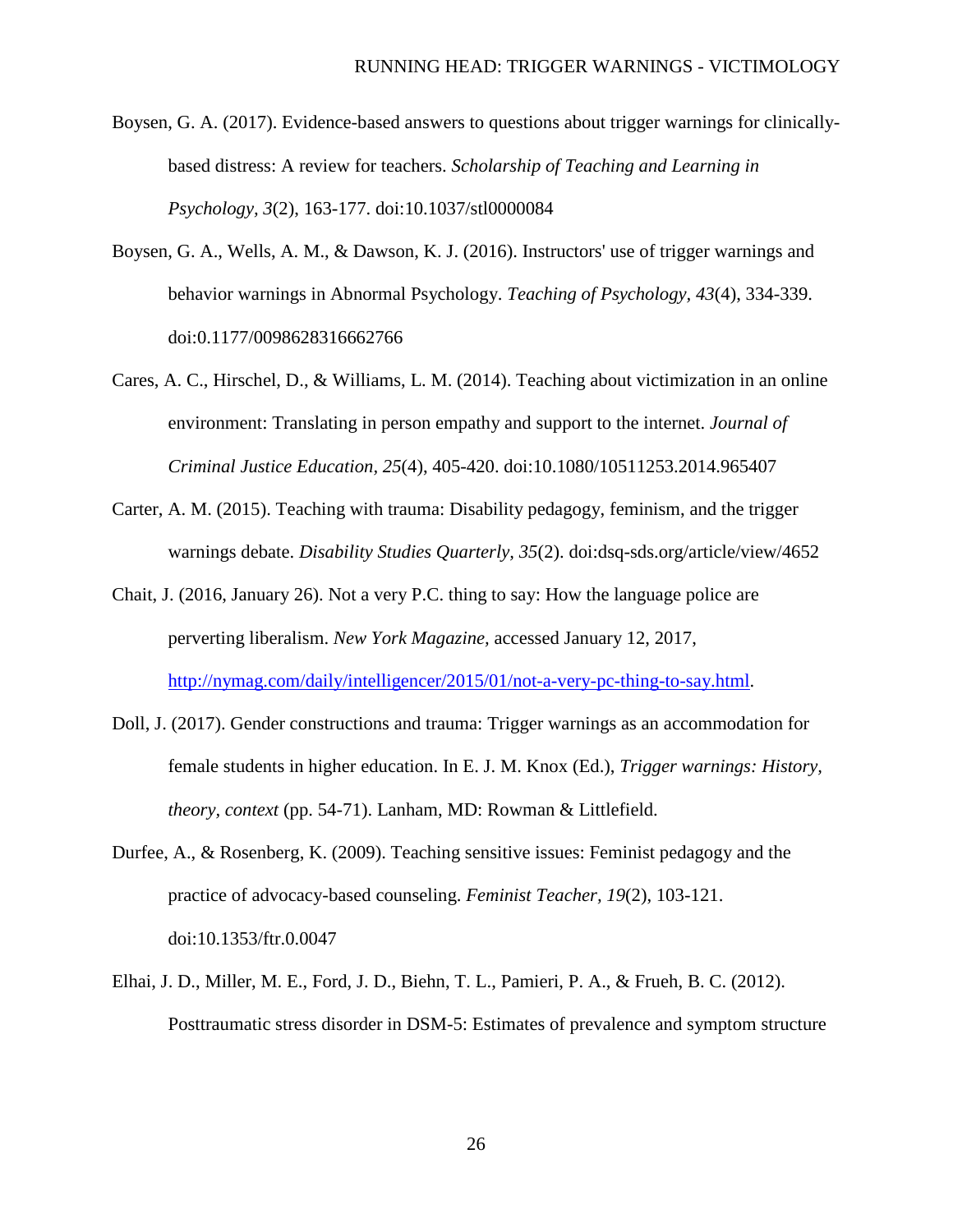in a nonclinical sample of college students. *Journal of Anxiety Disorders, 26*(1), 58-64. doi:10.1016/j.janxdis.2011.08.013

- Essig, L. (2014, March 10). Trigger warnings trigger me. *The Chronicle of Higher Education*, accessed October 15, 2015, [http://chronicle.com/blogs/conversation/2014/03/10/trigger](http://chronicle.com/blogs/conversation/2014/03/10/trigger-warnings-trigger-me/)[warnings-trigger-me/](http://chronicle.com/blogs/conversation/2014/03/10/trigger-warnings-trigger-me/)
- Halberstam, J. (2017). Trigger happy: From content warning to censorship. *Signs: Journal of Women in Culture and Society, 42*(2), 535-542. doi:10.1086/688189

Hanlon, A. (2015, Fall). The trigger warning myth. *The New Republic,* 52-55.

Hartford, K. A. (2016). Beyond trigger warnings: Teaching operas that depict sexual violence. *Journal of Music History Pedagogy, 7*(1), 19-34.

Janoff-Bulman, R., & Frieze, I. H. (1983). A theoretical perspective for understanding reactions to victimization. *Journal of Social Issues, 39*(2), 1-17. doi:10.1111/j.1540- 4560.1983.tb00138.x

- Johnston, A. (2014, May 29). Why I'll add a trigger warning. *Inside Higher Ed*, accessed January 10, 2017, [https://www.insidehighered.com/views/2014/05/29/essay-why](https://www.insidehighered.com/views/2014/05/29/essay-why-professor-adding-trigger-warning-his-syllabus)[professor-adding-trigger-warning-his-syllabus](https://www.insidehighered.com/views/2014/05/29/essay-why-professor-adding-trigger-warning-his-syllabus)
- Kamenetz, A. (2016). Half of professors in NPR Ed Survey have used 'trigger warnings'. *National Public Radio*, accessed January 20, 2017, [http://www.npr.org/sections/ed/2016/09/07/492979242/half-of-professors-in-npr-ed-](http://www.npr.org/sections/ed/2016/09/07/492979242/half-of-professors-in-npr-ed-survey-have-used-trigger-warnings)

[survey-have-used-trigger-warnings](http://www.npr.org/sections/ed/2016/09/07/492979242/half-of-professors-in-npr-ed-survey-have-used-trigger-warnings)

Koss, M. P., Abbey, A., Campbell, R., Cook, S., Norris, J., Testa, M., . . . White, J. (2007). Revising the SES: A Collaborative Process to Improve Assessment of Sexual Aggression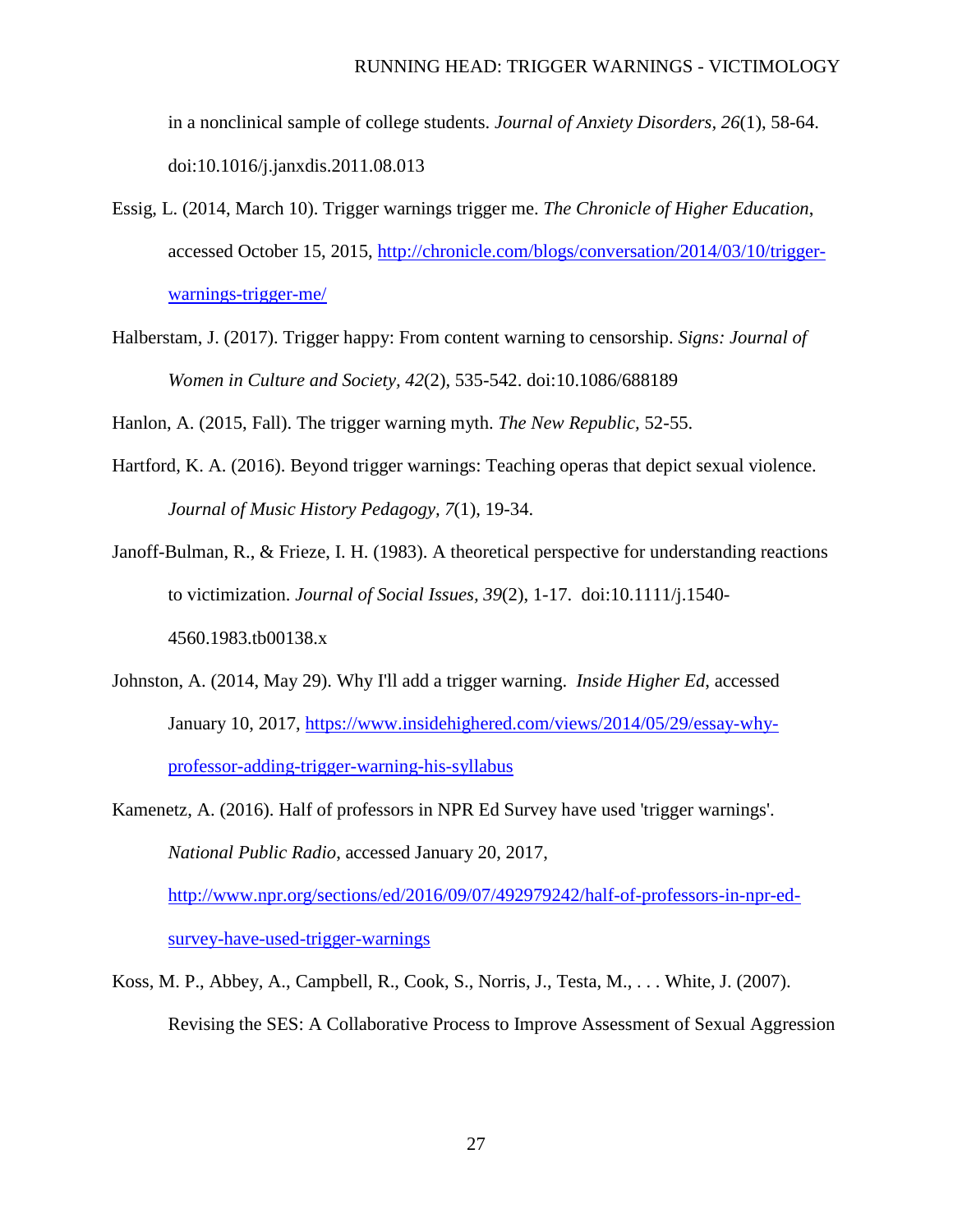and Victimization. *Psychology of Women Quarterly, 31*(4), 357-370. doi:10.1111/j.1471- 6402.2007.00385.x

- Laguardia, F., Michalsen, V., & Rider-Milkovich, H. (2017). Trigger warnings: From panic to data. *Journal of Legal Education, 66*(4), 882-903.
- Lukianoff, G., & Haidt, J. (2015). The coddling of the American mind. *The Atlantic, 316*(2), 42- 52.
- Manne, K. (2015, September 20). Why I use trigger warnings, Op-Ed. *The New York Times (New York edition),* p. SR5. Retrieved from

[http://www.nytimes.com/2015/09/20/opinion/sunday/why-i-use-trigger-](http://www.nytimes.com/2015/09/20/opinion/sunday/why-i-use-trigger-warnings.html?emc=eta1)

[warnings.html?emc=eta1](http://www.nytimes.com/2015/09/20/opinion/sunday/why-i-use-trigger-warnings.html?emc=eta1)

Marcotte, A. (2013, December 30). The year of the trigger warning. *Slate*, accessed January 12, 2017,

[http://www.slate.com/blogs/xx\\_factor/2013/12/30/trigger\\_warnings\\_from\\_the\\_feminist\\_](http://www.slate.com/blogs/xx_factor/2013/12/30/trigger_warnings_from_the_feminist_blogosphere_to_shonda_rhimes_in_2013.html) [blogosphere\\_to\\_shonda\\_rhimes\\_in\\_2013.html](http://www.slate.com/blogs/xx_factor/2013/12/30/trigger_warnings_from_the_feminist_blogosphere_to_shonda_rhimes_in_2013.html)

McNally, R. J. (2016, September 13). If you need a trigger warning, you need P.T.S.D treatment. *New York Times*, accessed January 10, 2017,

[http://www.nytimes.com/roomfordebate/2016/09/13/do-trigger-warnings-work/if-you-](http://www.nytimes.com/roomfordebate/2016/09/13/do-trigger-warnings-work/if-you-need-a-trigger-warning-you-need-ptsd-treatment)

[need-a-trigger-warning-you-need-ptsd-treatment](http://www.nytimes.com/roomfordebate/2016/09/13/do-trigger-warnings-work/if-you-need-a-trigger-warning-you-need-ptsd-treatment)

- National Coalition Against Censorship (NCAC). (2015, December). Report: What's all this about trigger warnings? New York, NY: National Coalition Against Censorship.
- Newman, E. (1999). Ethical issues in teaching about violence against women. *Women's Studies Quarterly, 27*(1/2), 197-202.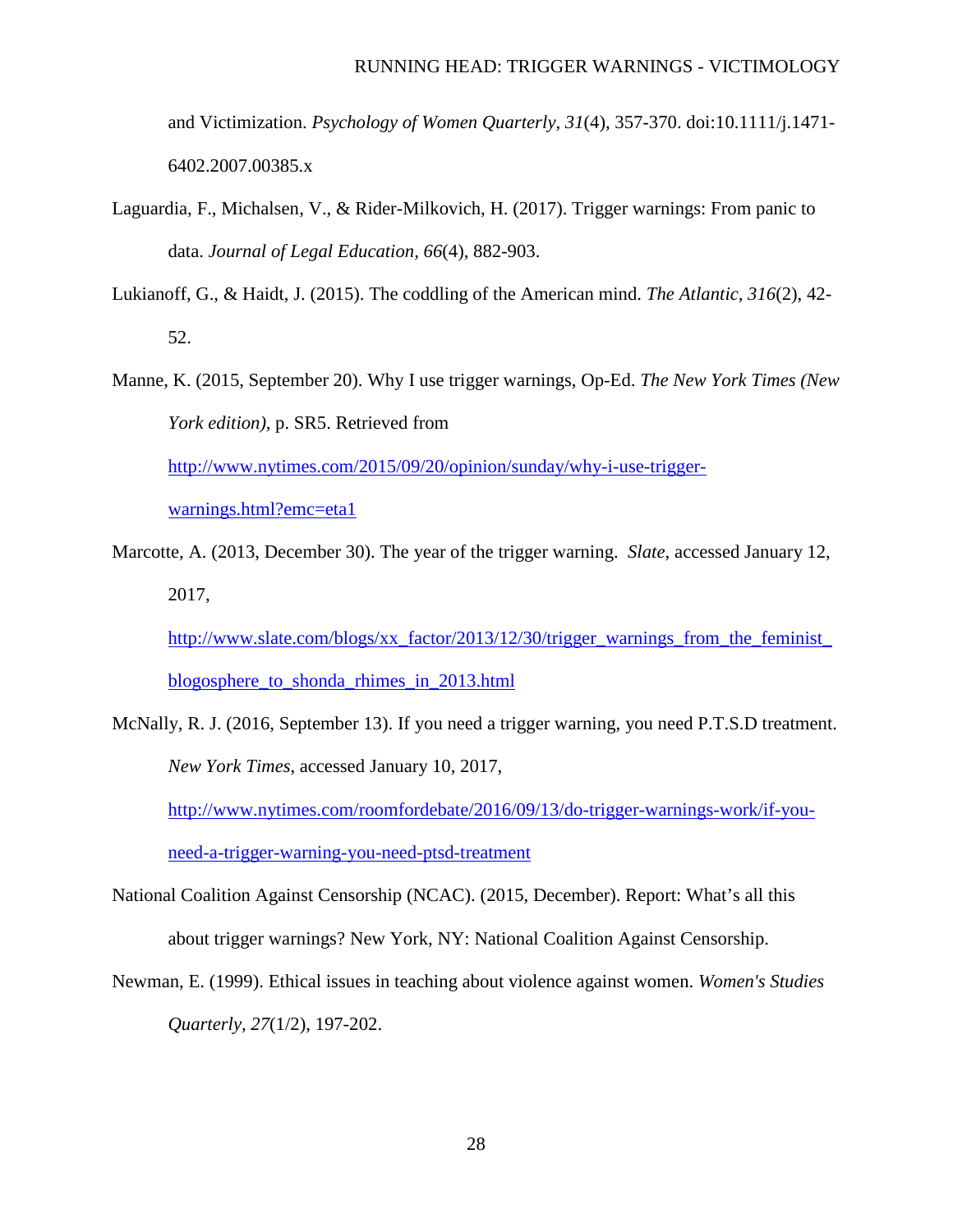- Newman, E. (2016, September 13). It just seems like the right thing to do. *The New York Times*, accessed January 20, 2017, [http://www.nytimes.com/roomfordebate/2016/09/13/do](http://www.nytimes.com/roomfordebate/2016/09/13/do-trigger-warnings-work/it-just-seems-like-the-right-thing-to-do)[trigger-warnings-work/it-just-seems-like-the-right-thing-to-do](http://www.nytimes.com/roomfordebate/2016/09/13/do-trigger-warnings-work/it-just-seems-like-the-right-thing-to-do)
- Norman, R. E., Byambaa, M., De, R., Butchart, A., Scott, J., & Vos, T. (2012). The Long-Term Health Consequences of Child Physical Abuse, Emotional Abuse, and Neglect: A Systematic Review and Meta-Analysis. *PLOS Medicine, 9*(11), e1001349. doi:10.1371/journal.pmed.1001349
- Norris, F. H., & Kaniasty, K. (1994). Psychological distress following criminal victimization in the general population: Cross-sectional, longitudinal, and prospective analyses. *Journal of Consulting and Clinical Psychology, 62*(1), 111-123. doi:10.1037/0022- 006X.62.1.111
- Phillips, B. D. (1988). Teaching about family violence to an at-risk population: Insights from sociological and feminist perspectives. *Teaching Sociology, 16*(3), 289-293.
- Rae, L. (2016). Re-focusing the trigger warning debate: Privilege, trauma, and disability in the classroom. *First Amendment Studies, 50*(2), 95-102. doi:10.1080/21689725.2016.1224677

Robbins, S. P. (2016). From the editor - stick and stones: Trigger warnings, microaggressions, and political correctness. *Journal of Social Work Education, 52*(1), 1-5. doi:10.1080/10437797.2016.1116850

Romito, P., & Grassi, M. (2007). Does violence affect one gender more than the other? The mental health impact of violence among male and female university students. *Social Science & Medicine, 65*(6), 1222-1234. doi:10.1016/j.socscimed.2007.05.017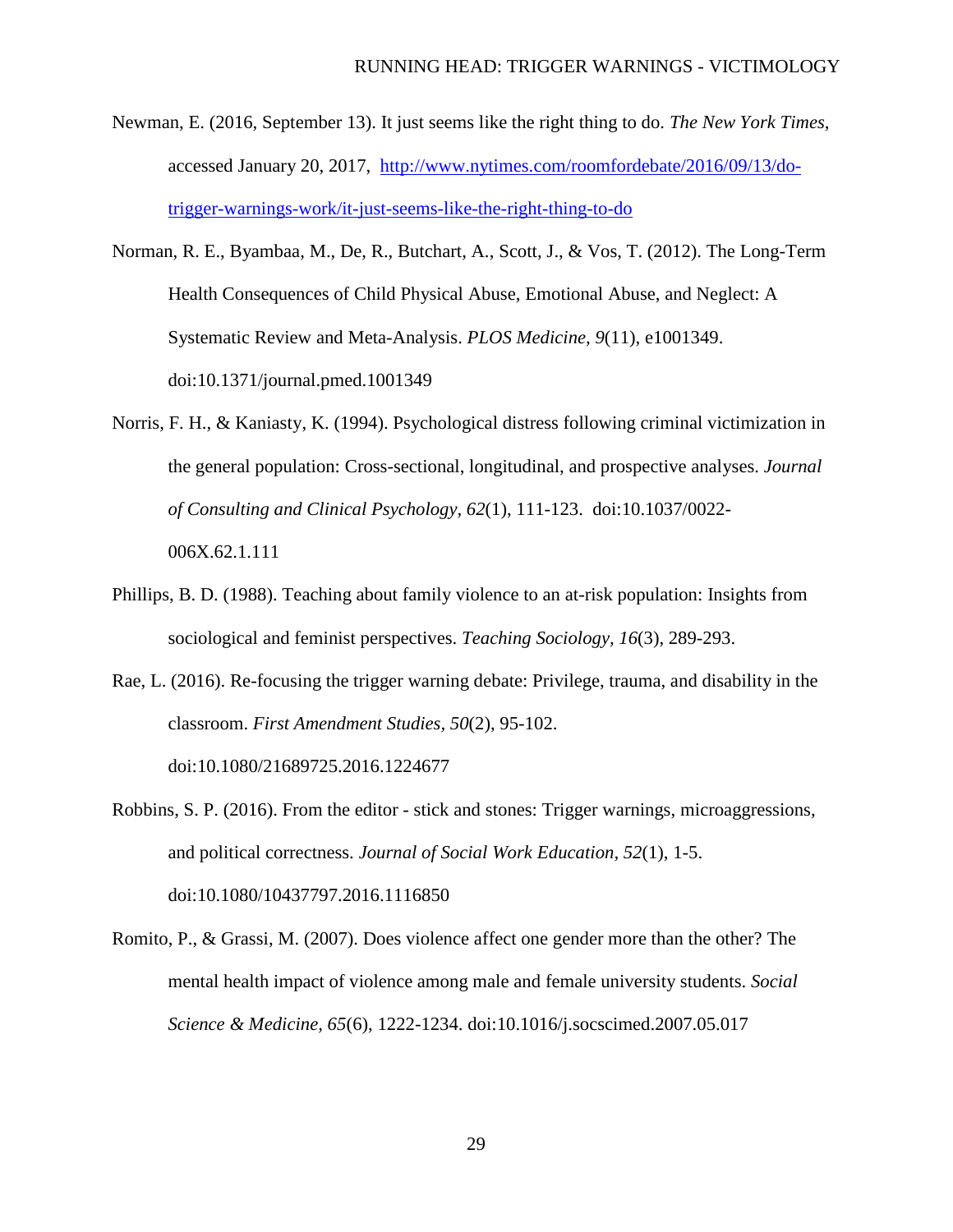Rubin, D. C., Boals, A., & Berntsen, D. (2008). Memory in posttraumatic stress disorder: Properties of voluntary and involuntary, traumatic and nontraumatic autobiographical memories in people with and without posttraumatic stress disorder symptoms. *Journal of Experimental Psychology: General, 137*(4), 591-614. doi:10.1037/a0013165

- Schmidt, P. (2015). Many instructors embrace trigger warnings, despite their peers' misgivings. *The Chronicle of Higher Education, 61*(39).
- Suendermann, O., Ehlers, A., Boellinghaus, I., Gamer, M., & Glucksman, E. (2010). Early heart rate responses to standardized trauma-related pictures predict posttraumatic stress disorder: A prospective study. *Psychosomatic Medicine, 72*(3), 301-308. doi:10.1097/PSY.0b013e3181d07db8

University of California-Santa Barbara Associated Student Senate (2014). University of California-Santa Barbara Associate Student Senate Resolution 805. [https://www.as.ucsb.edu/senate/resolutions/a-resolution-to-mandate-warnings-fortriggering-content-in-academic-settings/]. Accessed on January 26, 2017.

- Wahbeh, H., & Oken, B. (2013). Skin conductance response during laboratory stress in combat veterans with Post Traumatic Stress Disorder. *Journal of Trauma and Treatment, 2*(2), 167. doi:10.4172/2167-1222.1000167
- Warner, R. M. (2013). *Applied statistics: From bivariate through multivariate techniques* (2nd ed.). Thousand Oaks, CA: Sage Publications.
- Wyatt, W. (2016). The ethics of trigger warnings. *Teaching Ethics, 16*(1), 17-35. doi:10.5840/tej201632427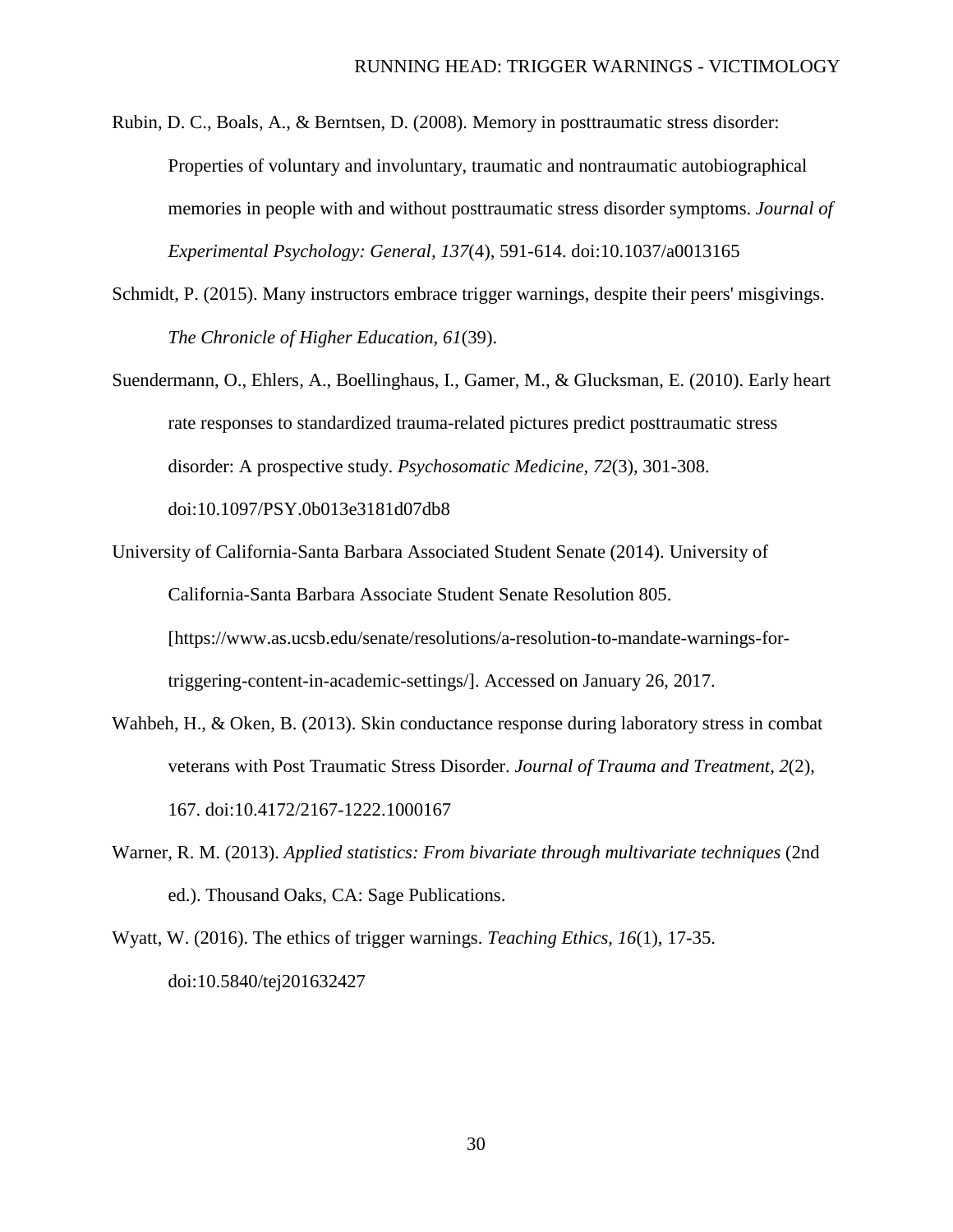| <b>Variable</b>         |         |     | <b>Variable</b>             |             |           |
|-------------------------|---------|-----|-----------------------------|-------------|-----------|
| <b>Name</b>             | Percent | N   | <b>Name</b>                 | <b>Mean</b> | <b>SD</b> |
| Witness                 | 33.6    | 51  | Age                         | 20.5        | 2.6       |
| Victim                  | 66.4    | 101 | Income                      | 5.4         | 3.52      |
| Female                  | 57.9    | 88  | Political<br>Identification | 3.8         | 1.3       |
| Race/Ethnicity          |         |     |                             |             |           |
| White, Non-Hispanic     | 32.9    | 50  |                             |             |           |
| <b>African American</b> | 20.4    | 31  |                             |             |           |
| Hispanic                | 35.5    | 54  |                             |             |           |
| Other                   | 11.2    | 17  |                             |             |           |
|                         |         |     |                             |             |           |

# Table 1: Descriptive Statistics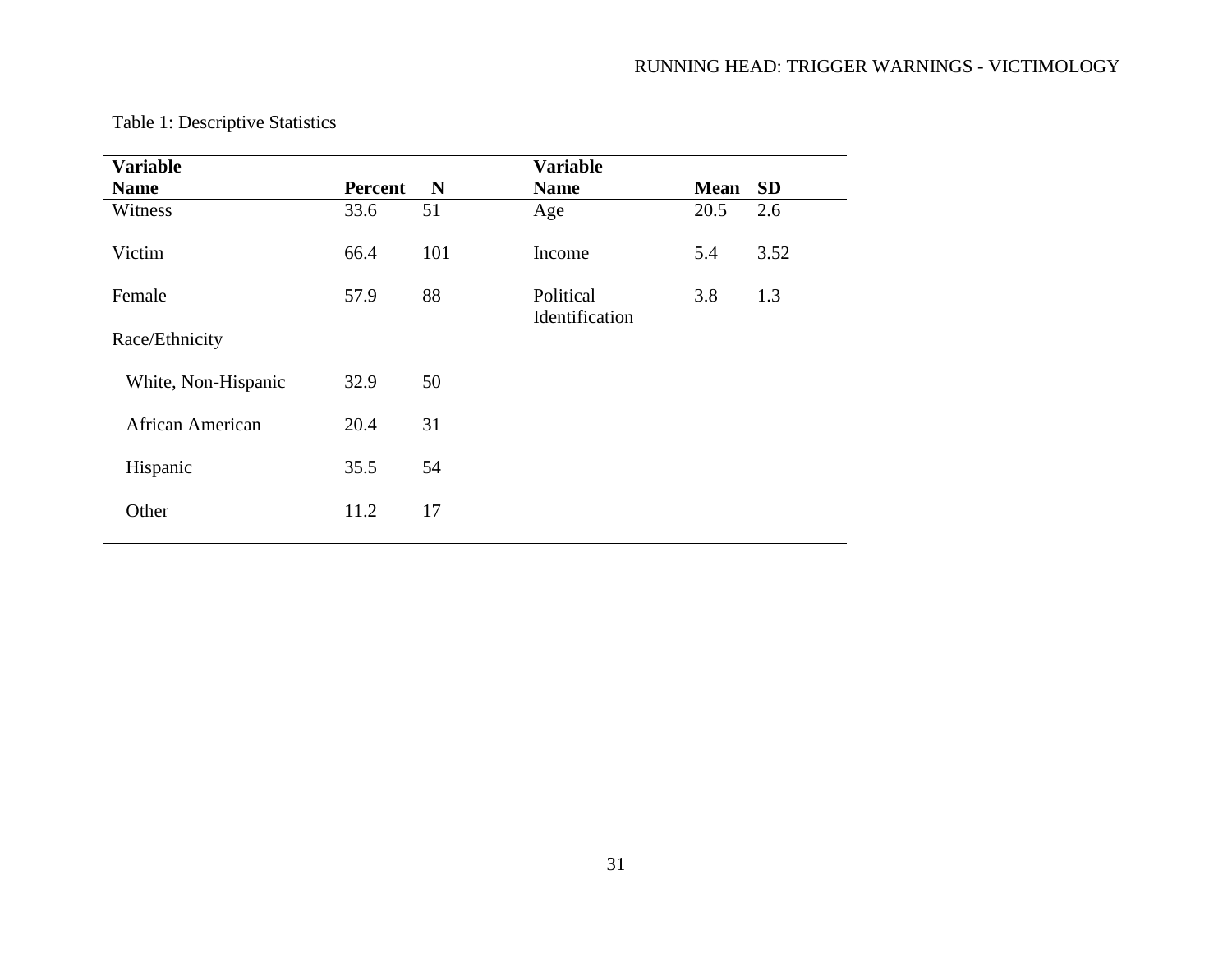| <b>Scale</b>             | <b>Item Number: Statement</b>                                                                                                               | Mean <sup>2</sup> | SD <sup>3</sup> | Cronbach's<br><b>Alpha</b> |
|--------------------------|---------------------------------------------------------------------------------------------------------------------------------------------|-------------------|-----------------|----------------------------|
|                          | <b>General Attitude</b>                                                                                                                     | 3.27              | 1.14            | .88                        |
|                          | GA1: Trigger warnings are unnecessary <sup>4</sup>                                                                                          | .93               | 1.47            |                            |
|                          | GA2: Student who need trigger warnings should not be taking classes that talk about<br>sensitive or offensive material <sup>4</sup>         | 1.12              | 1.48            |                            |
|                          | GA3: Student who need trigger warnings are too coddled <sup>4</sup>                                                                         | 1.12              | 1.51            |                            |
|                          | GA4: All classes should give trigger warnings on the syllabus, regardless of topic                                                          | 1.92              | 1.63            |                            |
|                          | GA5: Other classes that cover victimization material should have trigger warnings in the<br>syllabus                                        | 3.52              | 1.41            |                            |
|                          | GA6: Other classes that cover victimization material should have trigger warnings given<br>verbally in class                                | 3.57              | 1.40            |                            |
|                          | GA7: This university should require professors to put a trigger warning on the syllabus                                                     | 2.20              | 1.62            |                            |
| Course-Specific Attitude |                                                                                                                                             | 3.55              | .80             | .88                        |
|                          | CSA1: The trigger warnings in this class made me feel like victims cannot handle hearing<br>about victimization <sup>4</sup>                | 1.64              | 1.47            |                            |
|                          | CSA2: The trigger warnings in this class made me feel like victims cannot handle talking<br>about victimization <sup>4</sup>                | 1.77              | 1.46            |                            |
|                          | CSA3: The trigger warnings in this class made me realize how many people are negatively<br>affected by victimization                        | 3.85              | 1.18            |                            |
|                          | CSA4: The trigger warnings in this class made me aware of how course material may affect<br>other students in the class                     | 3.99              | 1.10            |                            |
|                          | CSA5: The trigger warnings in this class made me feel like there were some topics that<br>were not okay to talk about in class <sup>4</sup> | 1.70              | 1.51            |                            |

# Table 2: Mean and Standard Deviation for Trigger Warnings Scales and Items and Cronbach's Alpha for Scales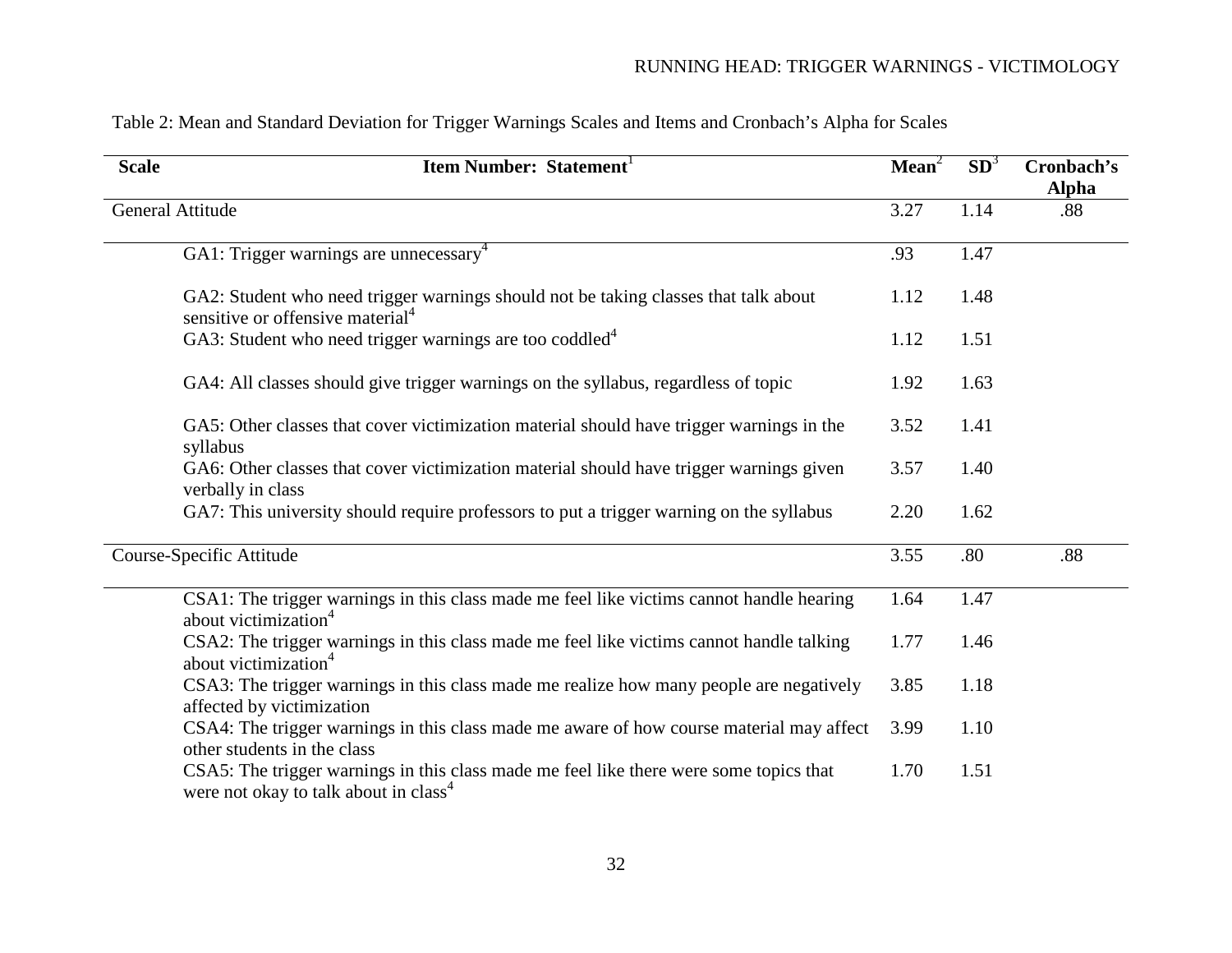| CSA6: Giving trigger warnings in this class made me feel like there was course material                                                                                   | 1.03 | 1.17 |     |
|---------------------------------------------------------------------------------------------------------------------------------------------------------------------------|------|------|-----|
| that we should not be talking about <sup>4</sup><br>CSA7: The trigger warnings in this class made me feel like the professor was censoring<br>class material <sup>4</sup> | 1.92 | 1.44 |     |
| CSA8: When the professor gave trigger warnings it made me feel like we were treated as                                                                                    | 1.28 | 1.57 |     |
| children <sup>4</sup><br>CSA9: The trigger warnings in this class helped me feel more prepared to deal with course                                                        | 3.80 | 1.33 |     |
| material<br>CSA10: The trigger warnings in this class helped me feel more comfortable with course<br>material                                                             | 3.45 | 1.34 |     |
| CSA11: I appreciate that the professor included trigger warnings on the syllabus                                                                                          | 4.00 | 1.36 |     |
| CSA12: I appreciate that the professor provided verbal trigger warnings in class                                                                                          | 4.03 | 1.30 |     |
| CSA13: The trigger warnings in this class were provided too often                                                                                                         | 2.14 | 1.59 |     |
| CSA14: The trigger warnings in this class were too repetitive                                                                                                             | 1.93 | 1.41 |     |
| CSA15: Trigger warnings were appropriate before each documentary                                                                                                          | 3.64 | 1.31 |     |
| CSA16: Trigger warnings were appropriate for the books in this class                                                                                                      | 3.75 | 1.29 |     |
| Course-Specific Behavior                                                                                                                                                  | 3.21 | 1.14 | .85 |
| CSB1: The trigger warnings in this class helped me to think about how to express my ideas<br>in a way that would not harm others                                          | 3.61 | 1.20 |     |
| CSB2: The trigger warnings in this class helped me avoid being triggered by class material                                                                                | 2.74 | 1.60 |     |
| CSB3: Trigger warnings helped me to prepare for course materials we covered for that day                                                                                  | 3.37 | 1.42 |     |
| CSB4: I changed how I approached the course material because of the trigger warnings in<br>this class                                                                     | 2.82 | 1.62 |     |
| CSB5: Trigger warnings given verbally before each documentary helped me prepare for                                                                                       |      |      |     |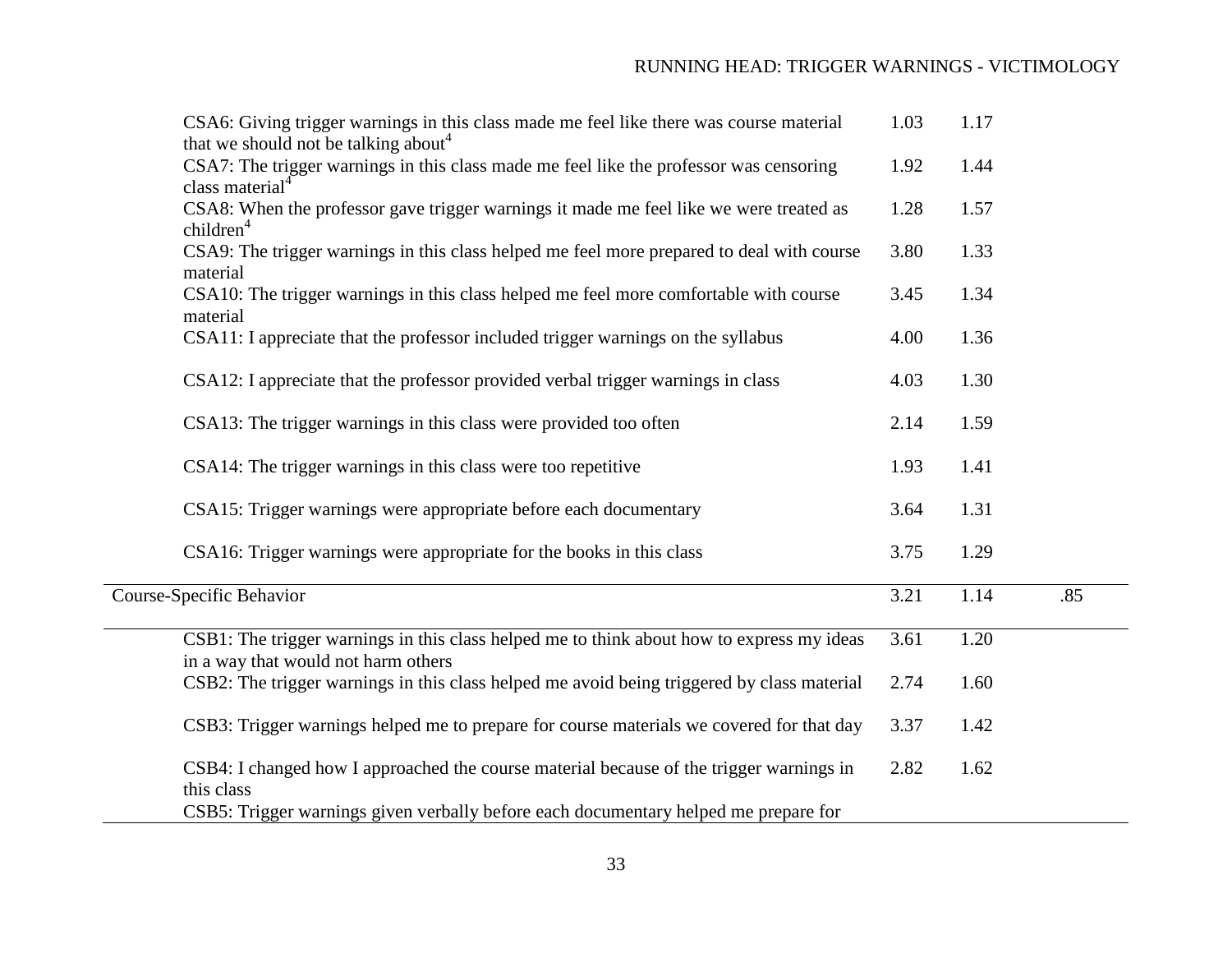| what we were about to see                                                              | 3.59 | 1.40 |
|----------------------------------------------------------------------------------------|------|------|
| CSB6: Trigger warnings given verbally for each book we read helped me prepare for what |      |      |
| I was about to read.                                                                   | 3.44 | 1.47 |

<sup>1</sup> Number of cases range from 148 to 152 for individual items.<br><sup>2</sup> Responses are on a scale of 0 (Strongly Disagree) to 5 (Strongly Agree).<br><sup>3</sup> SD = Standard Deviation

<sup>&</sup>lt;sup>4</sup> Reverse coded when included in scales but scores from original coding of 0(Strongly Disagree) to 5 (Strongly Agree) are presented here.